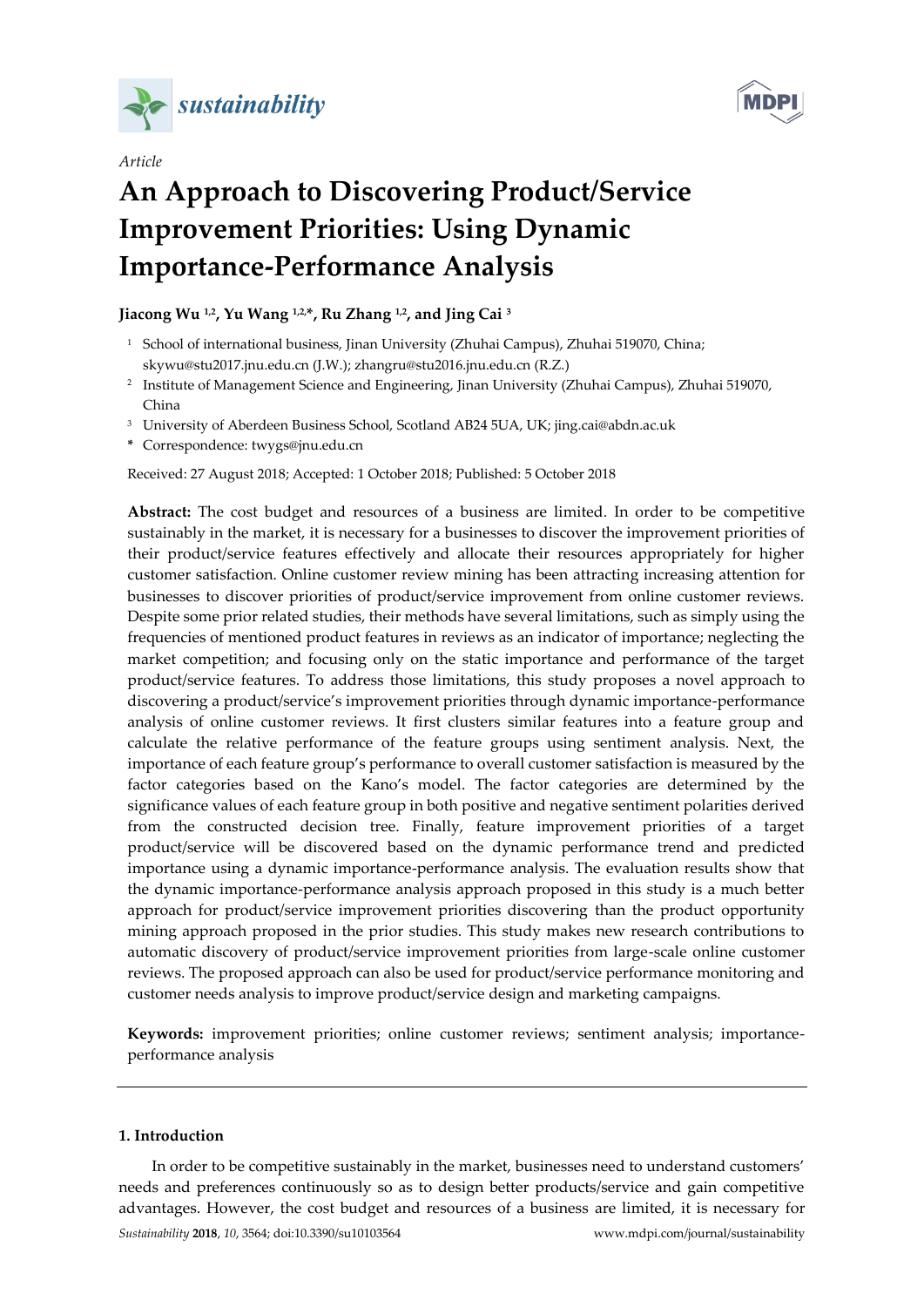businesses to discover the improvement priorities of its product/service features effectively and allocate their resources appropriately for higher customer satisfaction.

Online customer reviews (OCRs) have become a popular source for businesses to get feedback from their customers and improve their product/service quality [1]. To achieve this goal, a key task is to understand the strengths and weaknesses of their current products/service based on customers' comments on products/service in OCRs [2]. The ever-increasing volume and unstructured textual content of OCRs, however, make navigation and analysis of OCRs and identification of customer experience with products/service very challenging and time consuming [3,4]. Therefore, there is an imperative need for effective and automated discovery of product/service features improvement priorities from OCRs. A common method for identifying customers' feeling about products/service is sentiment analysis of OCRs, which is concerned with identifying emotions and opinions from textual review contents using natural language processing, text analytics, and computational linguistics [5,6]. Jeong et al. [7] classified sentiment analysis approaches into the lexicon-based [8,9], text classification-based [10], and deep learning-based approaches [11–13]. Such automated approaches need to be adapted in different contexts [14], such as different business domains in and objectives for which OCRs are analyzed, to ensure that they provide accurate practical implications.

To address this question, first of all, it should be considered that a purpose of discovering product/service's improvement priorities is to examine the performance of a target product/service from the customers' perspective, and to discover which product/service feature(s) should be improved first. In this regard, as prior studies have noted, a gap-based approach was proposed to direct product/service quality diagnosis and improvement towards a customer-oriented focus [15,16]. Similarly, a product opportunity mining approach combing the values of importance and satisfaction into a single metric was proposed [7]. These studies used the sentiment scores to measure the performance of each product/service feature and used the frequencies of the mentioned product/service features to measure their importance to customer satisfaction. Then they used an algorithm considering both the performance and importance of each product/service feature to determine which product/service feature(s) should be improved first. However, these studies have several limitations. First, they merely focused on the actual performance of each product/service feature, which means that they only measured the performance of the target product/service features themselves without comparing with other products/service in the market segment. Second, they calculated the frequency of mentioned product/service features in OCRs as an indicator of importance that how important each product/service feature's performance is to overall customer satisfaction. However, it is a rough way to measure the importance. A product/service feature mentioned more does not mean that its performance has greater influence on overall customer satisfaction all the time. Maybe its performance only has greater influence on overall customer satisfaction when it is low or high. It has been recognized that the relationship between feature performance and overall customer satisfaction in the real world is nonlinear and asymmetrical [17,18]. To address the limitations of these studies, importance-performance analysis (IPA) is an appropriate approach to discover the improvement priorities of each product/service feature. IPA was first introduced by Martilla and James [19] as a framework for analyzing product/service's features in order to identify the critical ones. It has been used and improved by many scholars in view of the limitations of the above studies. However, most IPAs have been based on a standardized questionnaire which inevitably requires considerable time and resources. It has not been applied to analyze OCRs and could not monitor dynamic change of the information in time.

Given these considerations, to help the businesses to be competitive sustainably in the market under certain cost budget and resources, this study proposes an approach to discovering product/service improvement priorities from OCRs using dynamic IPA. First of all, this study uses sentiment analysis to derive the feature performance of both the target product/service and its major competitors in the market segment from OCRs. The relative performances are calculated to further consider the situation of the market segment. The OCRs of the last three years are analyzed and the dynamic trends of each product/service feature's relative performance are monitored. Second, a decision tree model is constructed based on the overall customer satisfaction and the OCRs'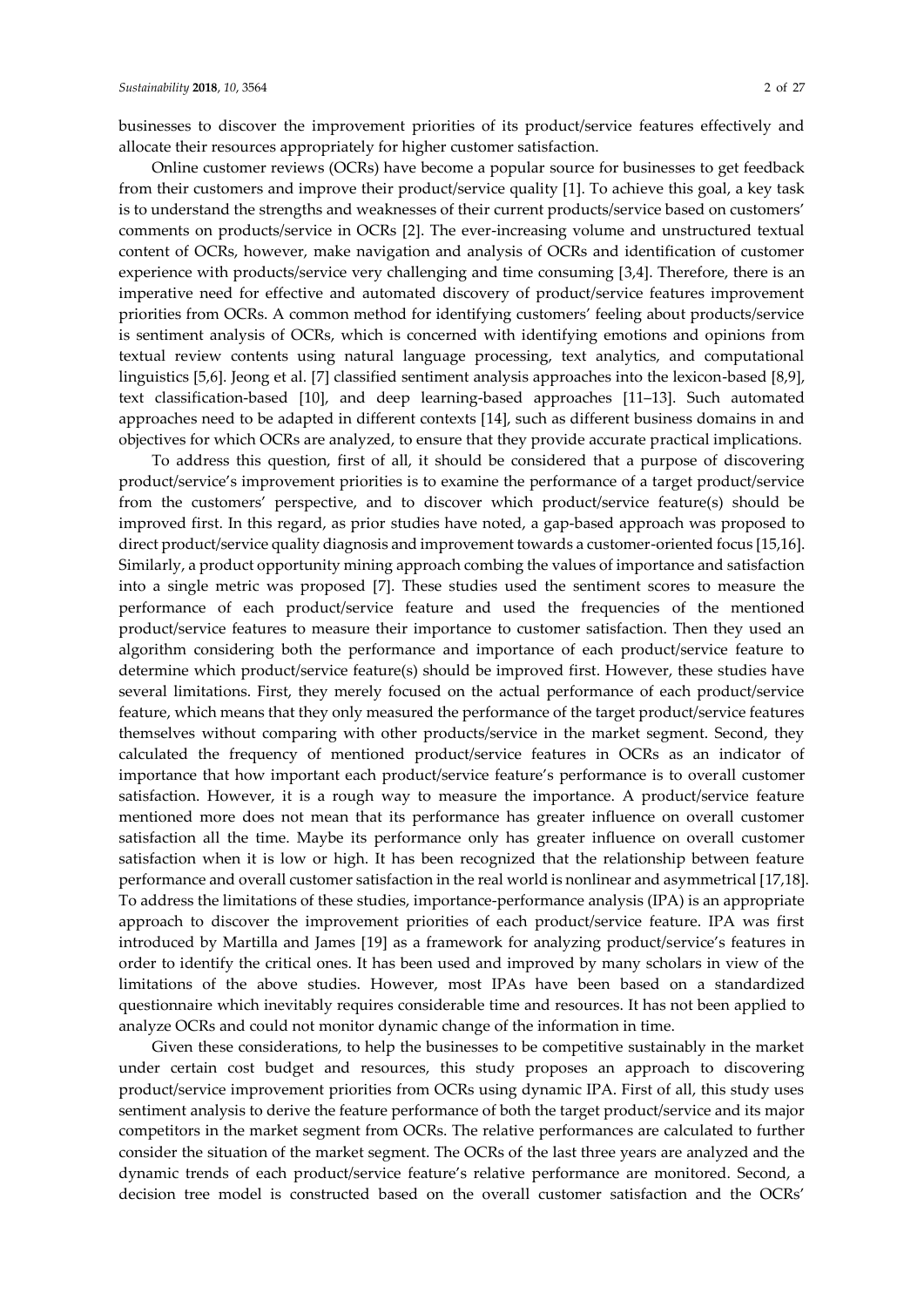sentiment polarities of each product/service feature. The importance of each product/service feature's performance to overall customer satisfaction are then measured by the Kano's model categories based on the significance values derived from the decision tree model. Similarly, the dynamic trends of each product/service feature's importance are monitored and the future importance can be predicted based on the dynamic trends. Finally, the relative performance and predicted importance (Kano's model categories) are subsequently used as coordinates for plotting product/service features in twodimensions. The IPA map is graphically presented as grid divided into different quadrants and different strategies are proposed to handle features in different quadrants.

There are three elements of academic contribution of this study. First, to better discover product/service improvement priorities, the feature performance of both target product/service and its major competitors in the market segment are analyzed in this study, further considering the competition and overall situation in the market segment which most prior related studies neglected. Second, considering the real word situation that the relationship between feature performance and overall customer satisfaction is nonlinear and asymmetrical, this study derived the significance values of each product/service feature to overall customer satisfaction in both positive and negative sentiment polarities from the constructed decision tree model. Third, in order to apply IPA into OCR analysis for dynamic monitoring and more accurate product/service improvement priority discovery, the relative performance and importance are derived by sentiment analysis and decision tree modeling. The OCRs of the last three years are collected for dynamic analysis.

From a practical perspective, our approach helps the businesses to monitor the dynamic trend of customer needs and decide resource allocation and improvement priorities more effectively. It is an efficient approach for businesses to get higher customer satisfaction with limited resources and to be competitive sustainably in the market.

The rest of this paper is organized as follows. The following section describes the related works on this topic. Section 3 presents the proposed approach in detail. Section 4 uses a case study of Huawei P-series smartphones to verify the feasibility and validity of the proposed approach. Finally, implications of the findings and future directions are presented in Section 5.

# **2. Related Works**

In recent years, OCRs have become a popular source for businesses to get feedback from their customers and to discover their product/service defects and improvement. Thus, this study proposes an approach to discovering product/service improvement priorities from OCRs using dynamic IPA. Three groups of related works for discovering product/service defects and improvement are reviewed here.

Firstly, several studies focused on classifying the product/service features that influence the customer satisfaction with the product/service and identifying the important ones. They used a topic model-based method, fuzzy method, or a new proposed framework to classify the product/service features extracted from OCRs and identified the important ones based on the mentioned frequencies principally. Li et al. [20] first extracted and grouped feature expressions simultaneously using a topic model-based method, and then used sentiment scores to measure customer satisfaction according to a product's different features and provide opinion summaries. Guo et al. [21] classified the features of customer service voiced by hotel visitors using latent Dirichlet analysis and further identified the important ones using perceptual mapping. Besides, Wei et al. [1] proposed an automatic HQA method based on fuzzy methods to classify the product/service features that influence the customer satisfaction for automatic hotel service quality evaluating. Kang and Park [22] proposed a framework for measuring customer satisfaction of service based on the user generated contents using sentiment analysis and VIKOR approach. However, these studies mainly focused on how to better classify the product/service features that influence customer satisfaction and identity the important ones, without considering that the important product/service features to customer satisfaction may already have quite high performance so that it is wasteful to further allocate resources to improve them.

Secondly, some studies further identified the strengths and weaknesses of the product/service derived from OCRs and decided which product/service features should be improved based on not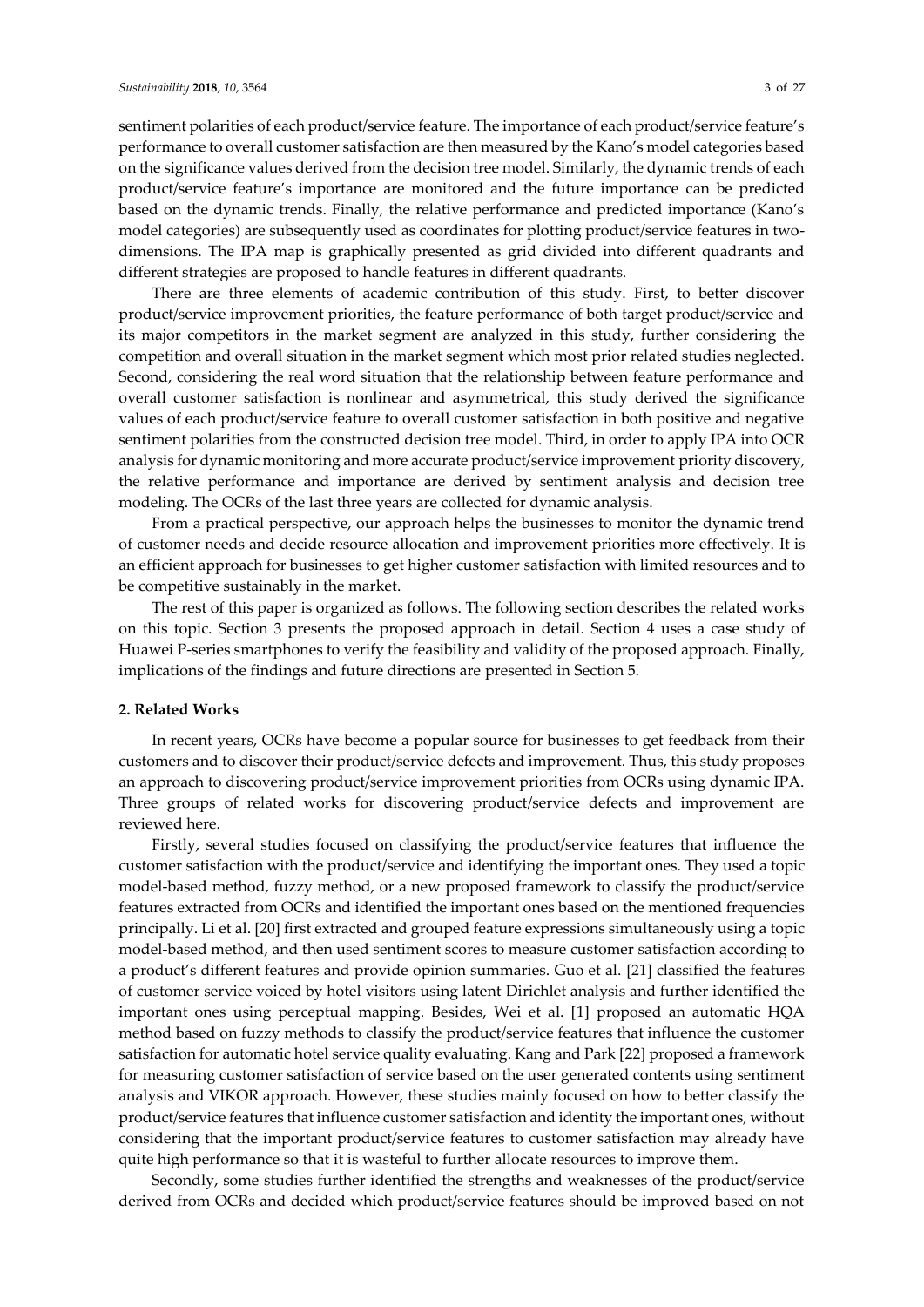only the importance to customer satisfaction but also the performance of each product/service feature. They used the sentiment scores calculated by sentiment analysis of OCRs to measure the performance of each product/service feature and used the frequencies of the mentioned product/service features to measure their importance to customer satisfaction. Then they used an algorithm to calculate a value considering both the performance and importance of each product/service feature to determine which product/service feature(s) should be improved first. A gap-based approach was proposed to direct product or service quality diagnosis and improvement towards a customer-oriented focus [15,16]. The gap-based approach used the difference value between the customer expectation score and customer perception score of each product or service feature to identify those that are in most urgent need of improvement to yield better customer satisfaction. Similarly, a product opportunity mining approach combing the values of importance and satisfaction into a single metric was proposed to identify potential opportunities for product topics obtained from social media data from the customer perspective [7]. However, although these studies further considered the performance of each product/service feature, they merely measured the performance of the target product/service features themselves without comparing with other products/service in the market segment. Neglecting the situation of the market segment may easily lead to improper decision-making. Besides, they used the frequencies of the mentioned product/service features to measure their importance to customer satisfaction roughly. It has been recognized that the relationship between feature performance and overall customer satisfaction in the real world is nonlinear and asymmetrical [17,18]. It is necessary to differentiate the importance of each product/service feature to customer satisfaction when their performance are high and low.

Thirdly, before OCR mining, several studies have proposed some approaches to get feedback from their customers and discover their product/service defects and improvement based on the data collected by questionnaires. Importance-performance analysis (IPA) is one of the most effective ones. IPA was first introduced by Martilla and James [19] as a framework for analyzing product/service features in order to identify the critical ones. IPA measures the performance and importance of each product/service feature based on the scores filled in the questionnaires by customers and the calculated mean performance and importance scores are subsequently used as coordinates for plotting product/service features in two dimensions. An IPA map is graphically presented as a grid divided into four quadrants and different strategies will be proposed to handle features in different quadrants.

After decades of in-depth research on IPA, a lot of researchers have proposed methods for improving IPA from both importance and performance perspectives. More and more researchers derived importance of product/service features to customer satisfaction based on the three-factor theory developed by Kano et al. [17]. The theory states that the basic factors of customer satisfaction are minimum requirements. Customers are highly dissatisfied if the basic factors are not fulfilled. On the contrary, excitement factors of customer satisfaction are features that increase customer satisfaction greatly if they are fulfilled, but cause no dissatisfaction if they are not fulfilled. Furthermore, the performance of the performance factors of customer satisfaction have a linear correlation with customer satisfaction. The three-factor theory further expanded to five factors afterwards, and it is shown in Figure 1.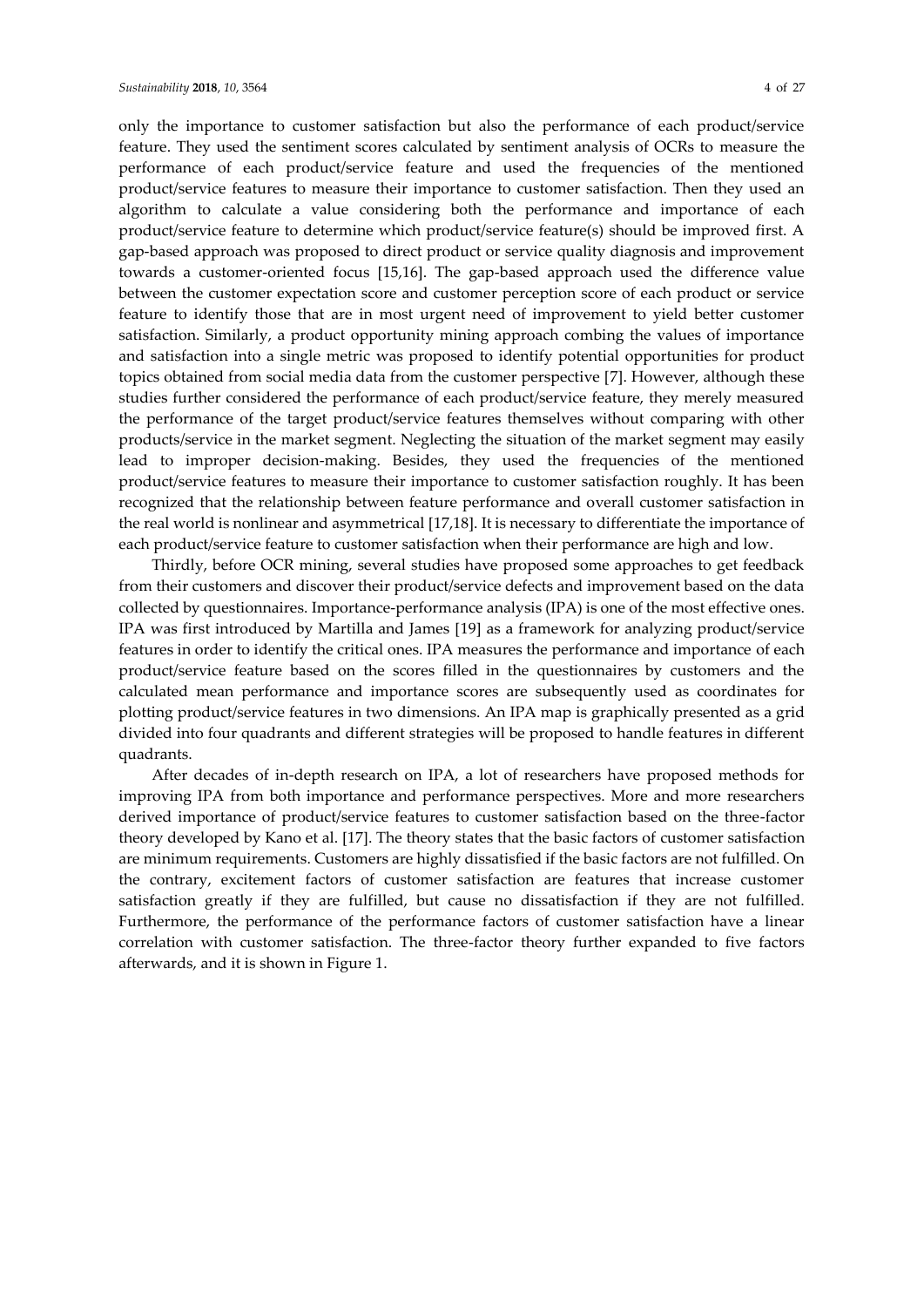

**Figure 1.** Kano's model of customer satisfaction.

They derived the importance of product/service features to customer satisfaction based on threefactor theory by multiple regression [23–27], partial correlation [28–31], explicit and implicit importance matrix [32–34], or the ratio of satisfied coefficient and dissatisfied coefficient [35]. As for the revision of feature performance, Deng et al. [36] derived the performance of target product/service features relative to the best competitor. Taplin [37] used benchmarking against competitors to derive relative product/service feature performance. However, although IPA has been proved to be an effective approach to discover the improvement priorities of the product/service features, few studies applied it in OCR analysis [38,39]. IPA based on the data collected by questionnaires inevitably requires considerable time and resources, and it cannot monitor dynamic change of the information in time. The comparison of traditional IPA based on questionnaires and dynamic IPA based on OCRs is shown in Table 1.

**Table 1.** Comparison of traditional IPA and dynamic IPA

|                                                       | Traditional    | Dynamic     |
|-------------------------------------------------------|----------------|-------------|
|                                                       | <b>IPA</b>     | <b>IPA</b>  |
| Data source                                           | Questionaires  | <b>OCRs</b> |
| The time spent collecting data                        | Lots of        | Little      |
| The difficulty of collecting data                     | Difficult      | Easy        |
| The number of samples                                 | Small          | Large       |
| Sample representation                                 | General        | Good        |
| Can monitor the trend of the feature's importance and | N <sub>0</sub> | Yes         |
| performance or not                                    |                |             |
| The timeliness of the results                         | General        | Good        |

It can be seen obviously from Table 1 that dynamic IPA is better than traditional IPA in several aspects. Therefore, in order to apply revised IPA into OCR analysis for automatic improvement priorities discovering and dynamic monitoring, it is a good idea to choose an appropriate method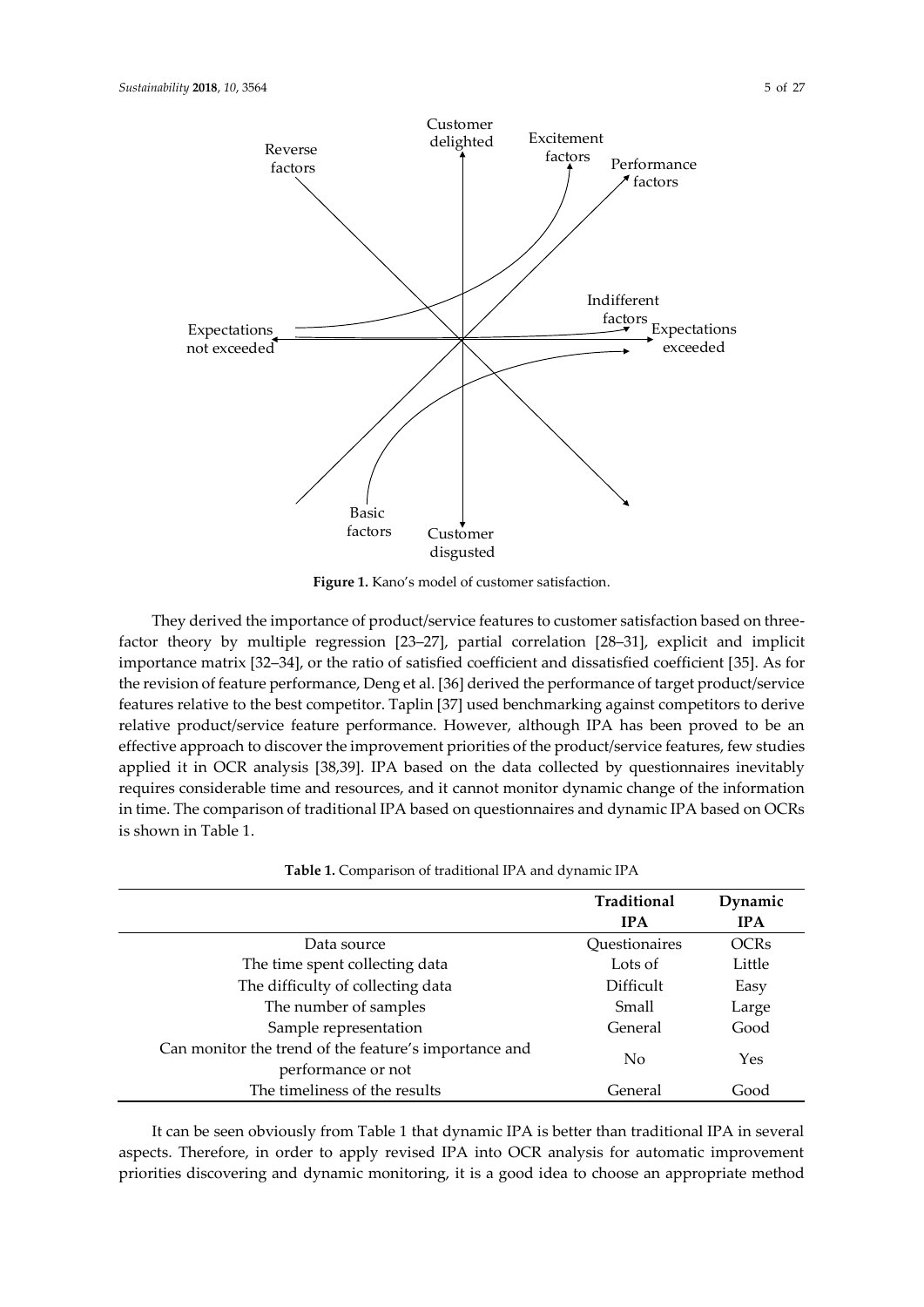above to derive revised importance and relative performance of each product/service feature which can also be realized by text mining and processing.

# **3. Proposed Approach**

The approach to discovering product/service improvement priorities from OCRs using dynamic IPA is built on three modules: sentiment analysis, decision tree modeling and IPA. First of all, this study uses sentiment analysis to derive the feature performance of both the target product/service and its major competitors in the market segment from OCRs. The relative performances are calculated by dividing the target product/service feature performance by the average feature performance of the major products/service in the market segment. OCRs from the past three years are analyzed and the dynamic trends of each product/service feature's relative performance are monitored. Second, decision tree model is constructed based on the overall customer satisfaction and the OCRs' sentiment polarities of each product/service feature. The significance values of each product/service feature to overall customer satisfaction in both positive and negative sentiment polarities are calculated. The importance of each product/service feature's performance to overall customer satisfaction is then measured by the Kano's model categories based on the significance values derived above. Similarly, the dynamic trends of each product/service feature's importance are monitored and the future importance can be predicted based on the dynamic trends. Finally, the relative performance is divided into four groups based on their value sizes. The relative performance and predicted importance (Kano's model categories) are subsequently used as coordinates for plotting product/service features in two-dimensions. The IPA map is graphically presented as grid divided into 16 areas and different strategies are proposed to handle features in different areas. The process of the proposed approach is shown in Figure 2.



**Figure 2.** Process of the proposed approach

# *3.1. Step 1: Data Collection and Processing*

As the proposed approach not only focuses on the target product/service itself, but also considers its competitors in the market segment, the first step is to collect OCRs of the target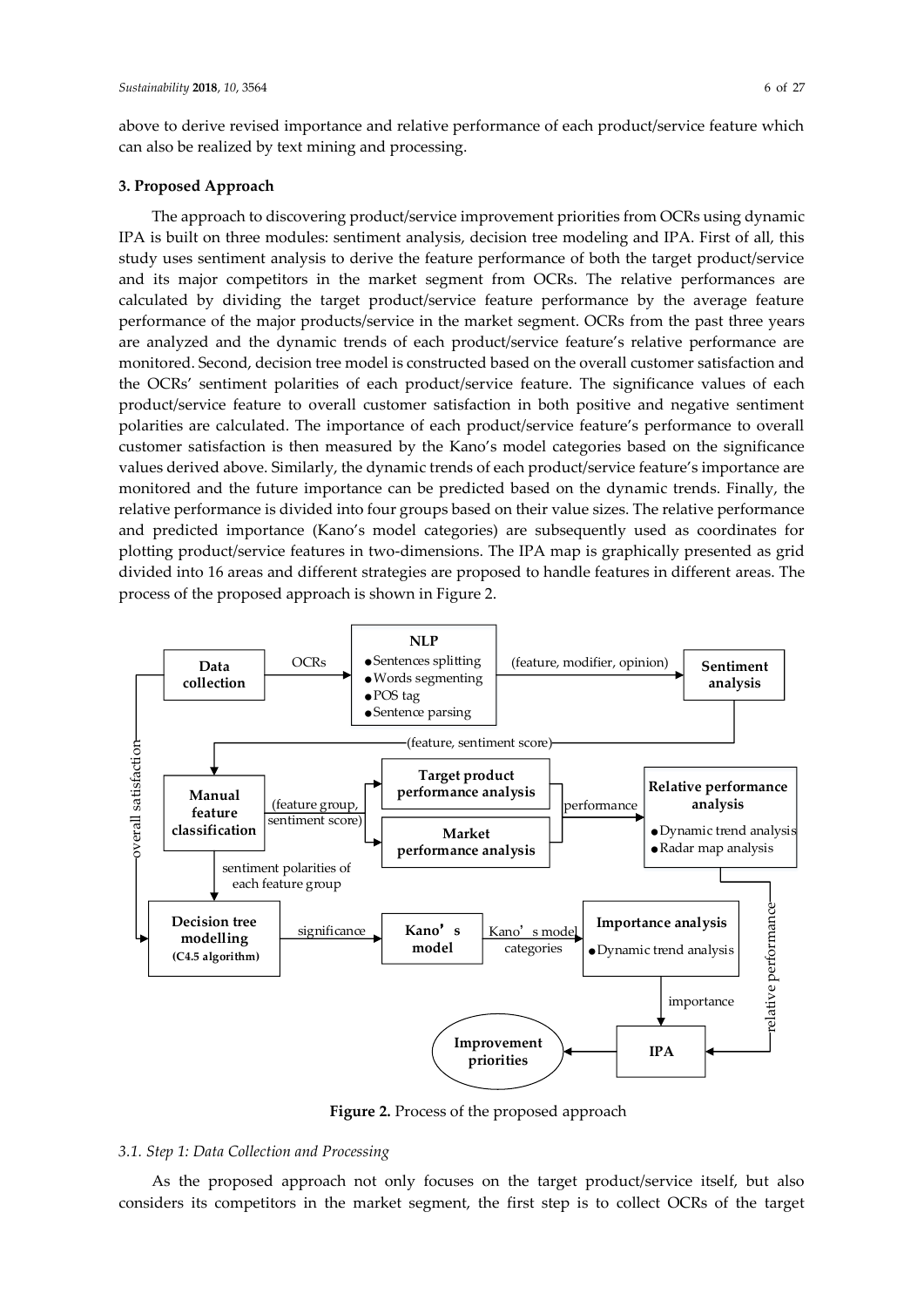product/service and its competitors in the market segment. Both the overall customer satisfaction rating and reviews need to be collected. These OCRs can be obtained via various online channels, such as e-commerce websites, online customer communities, and social media. Besides, the proposed approach considers the dynamic change of OCRs, so that the OCRs of products/service of recent generations (the last three years) should be collected as well.

Once a set of OCRs mentioned above has been prepared, the keywords of product/service features, opinions' modifiers and opinions are extracted from OCRs, such as (screen, very, clear). Stanford CoreNLP is used to split sentences, segment words, POS tag and parse sentences, which is one of the most used natural language analysis toolkits. It is a fairly small and self-contained natural language analysis system that is easy to use. Furthermore, most users benefit greatly from the provision of a set of stable, robust, high quality linguistic analysis components, which can be easily invoked for common scenarios [40].

In order to better extract the keywords of product/service features, opinions' modifiers, and opinions in Chinese OCRs, these keywords are extracted according to the extract rules of Language Technology Platform (LTP), which is an appropriate tool for Chinese natural language processing developed by Harbin Institute of Technology [41]. The tags of LTP's sentences parsing are shown in Table 2.

| Tag        | Description     | Example                                                    |
|------------|-----------------|------------------------------------------------------------|
| <b>SBV</b> | Subject-verb    | I sent her a bunch of flowers (I $\leftarrow$ sent)        |
| VOB        | Verb-object     | I sent her a bunch of flowers (sent $\rightarrow$ flowers) |
| <b>IOB</b> | Indirect-object | I sent her a bunch of flowers (sent $\rightarrow$ her)     |
| <b>ATT</b> | Attribute       | Red apples (red $\leftarrow$ apples)                       |
| <b>ADV</b> | Adverbial       | Very beautiful (very-beautiful)                            |
| <b>CMP</b> | Complement      | Run fast (run $\rightarrow$ fast)                          |
| റററ        | Coordinate      | You and me (you $\rightarrow$ me)                          |
| HED        | Head            | The core of the whole sentence                             |

**Table 2.** Tags of LTP's sentence parsing.

As the tags of Stanford CoreNLP's sentence parsing are similar with LTP's, the extract rules of LTP can be applied into Stanford CoreNLP with some adjustment. There are two extract rules of LTP [41]. First, if the sentences parsing tag of a sentence is "SBV", "ATT", or "CMP", the noun, gerund, or verb in the sentence are the keywords of product/service features and the corresponding adjectives are the keywords of opinions. Second, if the sentences parsing tag of a sentence is "ADV", the corresponding adverb of the opinion keyword is its modifier. Based on these two extract rules, a set of vectors (feature, modifier, opinion) can be constructed from the OCRs.

Furthermore, the performance of each product/service feature are measured by the sentiment scores S of the vectors (feature, modifier, opinion). According to Wu et al. [41], the opinion word's sentiment score  $S_1(o)$  is calculated based on the similarity between the opinion words and the benchmark words which have obvious sentiment polarities as

$$
S_{1}(o) = \left[\frac{1}{\alpha} \sum_{i=1}^{k} Sim(key - p_{i}, o) + \frac{1}{\beta} \max_{i=1,...,k} Sim(key - p_{i}, o)\right] - \left[\frac{1}{\alpha} \sum_{j=1}^{k} Sim(key - n_{j}, o) + \frac{1}{\beta} \max_{j=1,...,k} Sim(key - n_{j}, o)\right]
$$
(1)

where k represents k pairs of benchmark sentiment words derived from HowNet including one positive word and one negative word;  $key - p_i$  represents a positive word and  $key - n_j$  represents a negative word.  $\alpha$  and  $\beta$  represent adjustable parameters to adjust the accuracy of the algorithm. *Sim*( $key - p_i$ , *W*) and *Sim*( $key - n_j$ , *W*) represent the similarity between the opinion word and the positive benchmark word and the similarity between the opinion word and the negative benchmark word respectively which is calculated based on Tongyici Cilin [42]. Tongyici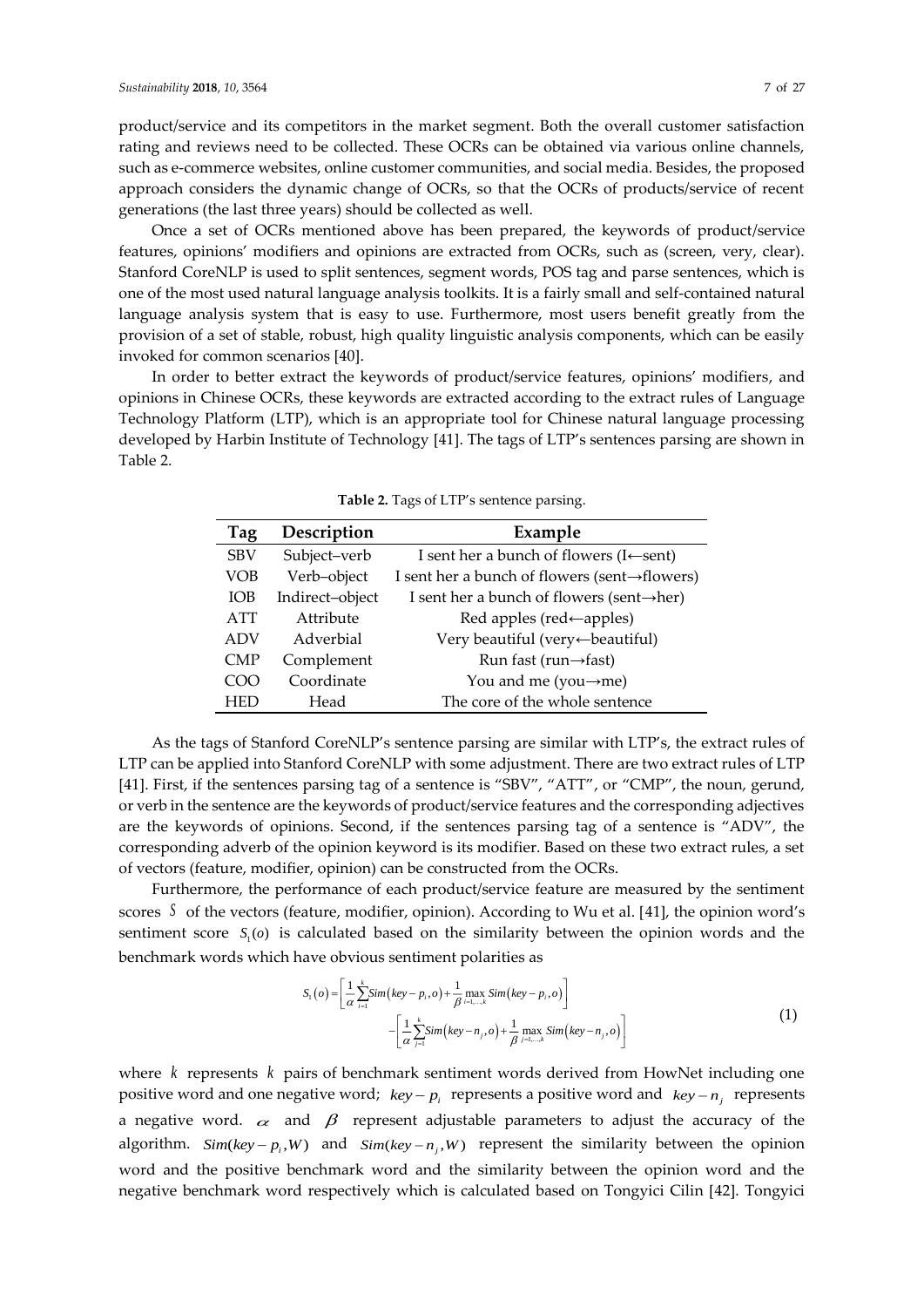Cilin includes not only the synonyms of a word, but also some generalized related words. The amount of the words included in it have been expanded to 70,000 by Harbin Institute of Technology.

Besides, considering the modifier of the opinion word, this study calculates its modifying strength according to its similarity to the benchmark word like the methodology mentioned above. Therefore, if both opinion word and its modifier appear in the vector (feature, modifier, opinion), the sentiment score  $S$  of this vector is calculated by formula [41] or else  $S=S<sub>1</sub>$ .

$$
S = \frac{\left(1 - \left(\frac{1 - S_1}{1 + S_1}\right)^{S_2 + \Delta \mu}\right)}{1 + \left(\frac{1 - S_1}{1 + S_1}\right)^{S_2 + \Delta \mu}}
$$
(2)

where  $S_2$  represents the modifying strength of the opinion's modifier.  $S_1$  represents the sentiment score of the opinion word calculated by formula (1).  $\Delta \mu$  represents displacement index and is set as 0.5 here. In order to calculate conveniently, the modifying strengths of modifiers are divided into different degrees with a benchmark word in each degree as shown in Table 3.

|            | Degree Modifier Modifying Degree | <b>Frequency Modifier</b> | <b>Modifying Degree</b> |
|------------|----------------------------------|---------------------------|-------------------------|
| Slightly   | $\rm 0.1$                        | Never                     | 0.1                     |
| Relatively | 0.3                              | Occasionally              | 0.3                     |
| Moderately | 0.5                              | From time to time         | 0.5                     |
| Very       | 0.7                              | Often                     | 0.7                     |
| Extremely  | () 9                             | Always                    | O 9                     |

**Table 3.** Benchmark words of modifiers in each modifying degree

When there are other modifiers, the similarity between these modifiers and benchmark words are calculated according to the similarity formula. The modifying degree of the benchmark word with the biggest similarity is used as the modifying degree of the modifiers. Besides, when there are negative modifiers, the sentiment score  $S = -S_1$ . After the process above, a set of vectors (feature, sentiment score) can be obtained and the performance of each product/service feature are measured by these sentiment scores.

### *3.2. Step 2: Performance Analysis*

In this step, group-based sentiment scores are calculated to measure the performance of each target product/service's feature group. The product/service features in the vectors obtained in Step 1 are divided into different groups according to the product/service hierarchy manually. After dividing the product/service features into groups, the average sentiment score of product/service features in each group is calculated as the performance of each target product/service's feature group as

$$
P_{xi} = \frac{\sum_{k=1}^{n} P_{xik}}{n} \tag{3}
$$

where  $P_{xi}$  represents the performance of the target product/service  $x$ 's  $i$ <sup>th</sup> feature group,  $P_{xik}$ represents the performance of the target product/service  $x$ 's  $k^h$  feature belonging to the  $i^h$ feature group, n represents the amount of the features belonging to the  $i<sup>th</sup>$  feature group.

As mentioned above, the OCRs of the target product/service and its main competitors in the market segment are collected. Both the performance of the target product/service and the major products/service in the market segment are calculated. Relative performance is analyzed here rather than actual performance which neglects the comparison with target product/service's major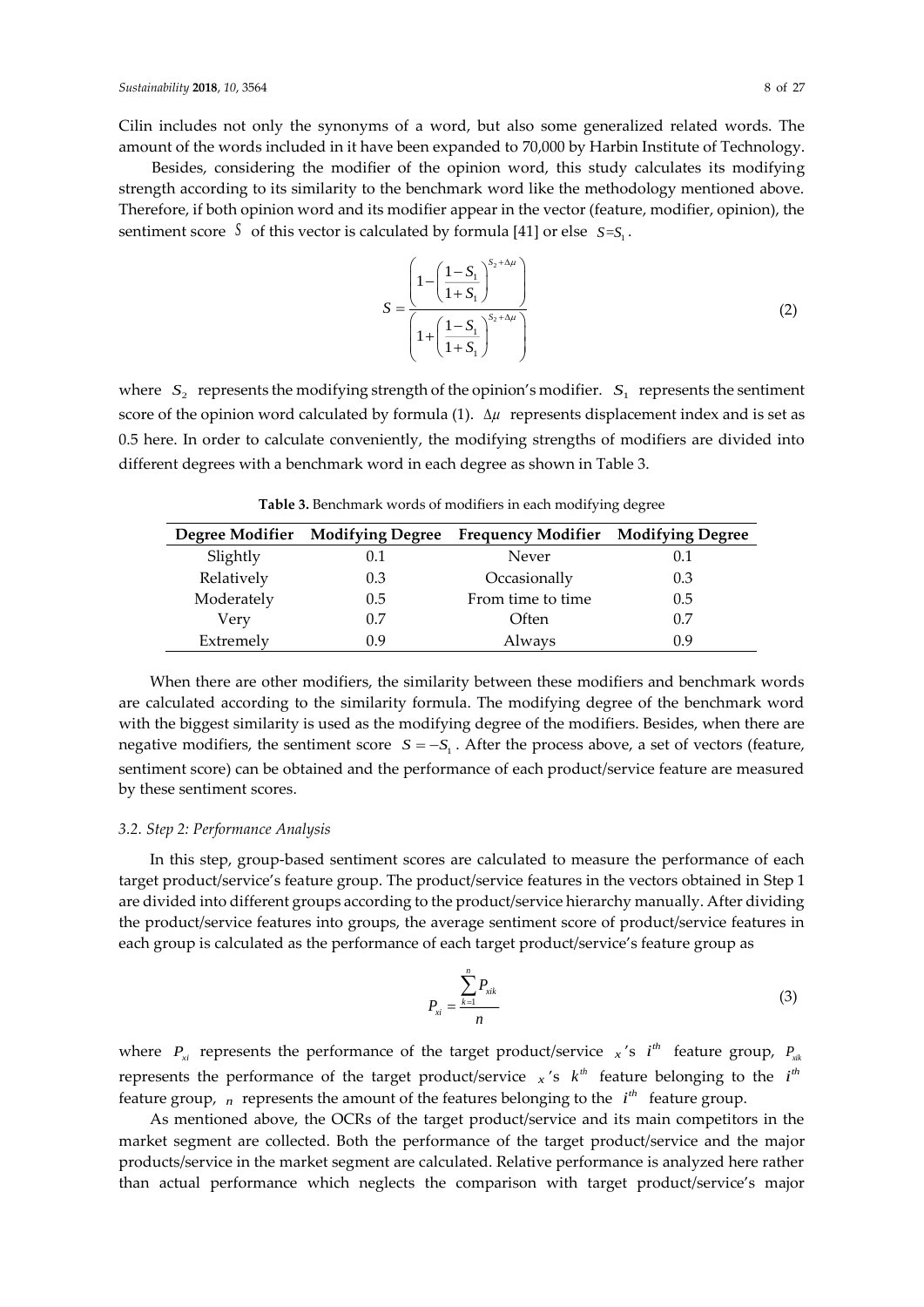competitors in the market segment. The relative performance is calculated by Formula (4), developed by this study as

$$
RP_{xi} = \frac{P_{xi}}{\sum_{j=1}^{m} P_{C_{j}i} \cdot \omega_{C_{j}i}}
$$
\n
$$
\tag{4}
$$

where  $RP_{xi}$  represents the relative performance of the target product/service x's  $i^{th}$  feature group,  $P_{C,i}$  represents the performance of the  $j<sup>th</sup>$  competitor's  $i<sup>th</sup>$  feature group,  $\omega_{C,i}$  represents the market share of the  $j^{\mu}$  competitor,  $_m$  represents the amount of competitors in the market segment.

Relative performance of target product/service's feature groups in the last three years is calculated and the dynamic trends of each feature group's relative performance are drawn in the line chart. Problems of the target product/service can be detected by the identification of negative trends. Furthermore, performance comparisons of target product/service's underperforming feature groups among the target product/service and its main competitors in the market segment are delineated by radar map in detail.

## *3.3. Step 3: Importance Analysis*

In this step, considering the real word situation that the relationship between feature performance and overall customer satisfaction is nonlinear and asymmetrical, this study derived the significance values of each product/service feature to overall customer satisfaction in both positive and negative sentiment polarities from the constructed decision tree model. The importance of each product/service feature's performance to overall customer satisfaction are then measured by the Kano's model categories based on the significance values derived above.

The constructed decision tree model allows the consideration of the influence of the presence/absence of positive/negative OCRs of each product/service feature groups on overall customer satisfaction. In other words, this approach is able to identify non-linear dependencies between overall customer satisfaction and satisfaction with each product/service feature group. The decision tree model also allows the detection of the most significant product/service feature groups that are essential for the customers [43].

The decision tree in our research is constructed based on a C4.5 algorithm which is one of the most commonly-used algorithms in decision tree modelling proposed by Quinlan [44]. The independent variables of the decision tree are the customer satisfaction with each product/service feature group (presence/absence of positive and negative OCRs on each product/service feature groups) and the dependent variable of the decision tree is the overall customer satisfaction with the product/service (positive/negative). An example of the decision tree model's data set is shown in Table 4.

|                                  | OCR <sub>1</sub> | OCR <sub>2</sub>          | OCR <sub>3</sub>  | OCR <sub>4</sub> |
|----------------------------------|------------------|---------------------------|-------------------|------------------|
| Positive OCRs on feature group 1 | Presence         | Absence Absence           |                   | Absence          |
| Negative OCRs on feature group 1 |                  | Absence Presence Presence |                   | Absence          |
| Positive OCRs on feature group 2 | Absence          | Absence Absence Presence  |                   |                  |
| Negative OCRs on feature group 2 |                  | Absence Presence Absence  |                   | Absence          |
| Positive OCRs on feature group 3 | Presence         | Absence                   | Absence Presence  |                  |
| Negative OCRs on feature group 3 | Absence          | Absence                   | Presence          | Absence          |
| Overall satisfaction             | Positive         |                           | Negative Negative | Positive         |

**Table 4.** Example of the decision tree model's data set

Therefore, nodes of the decision tree are the variables of positive and negative OCRs on the feature groups. Edges of the tree are the values of the variables of positive and negative OCRs on the feature groups, i.e., 1 is presence, 0 is absence. Leaves present the sentiments of overall customer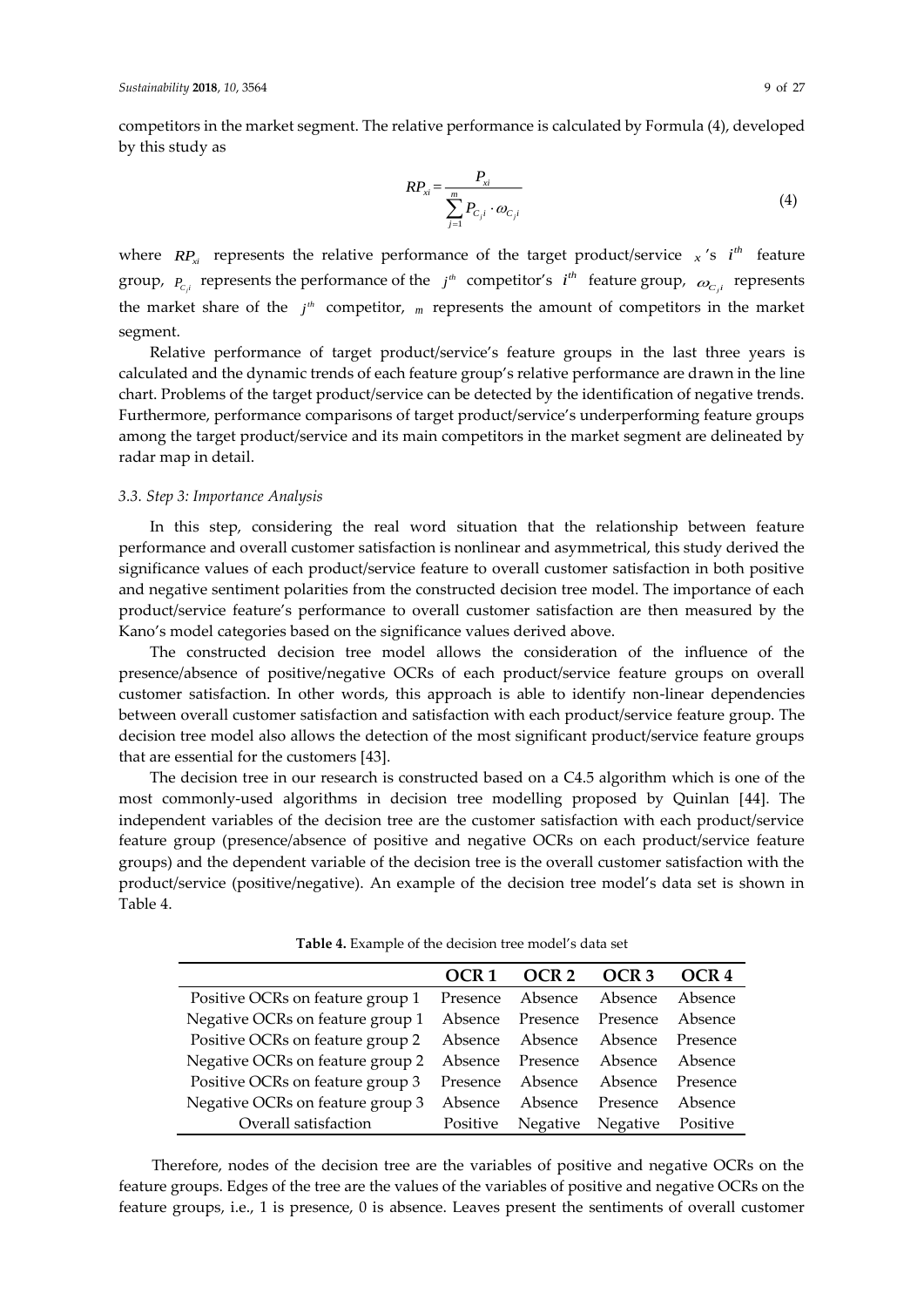satisfaction in the OCRs, i.e., each branch leads to either a positive or a negative customer satisfaction. According to the C4.5 algorithm, the decision tree model is constructed according to gain ratio as

$$
E(D) = -\sum_{a=1}^{a} p_a \log 2p_a \tag{5}
$$

$$
Gain(D, m) = E(D) - \sum_{v=1}^{2} \frac{|D^{v}|}{|D|} E(D^{v})
$$
\n(6)

$$
IV(m) = -\sum_{v=1}^{2} \frac{|D^{v}|}{|D|} \log 2 \frac{|D^{v}|}{|D|}
$$
 (7)

$$
Gain\_ratio(D, m) = \frac{Gain(D, m)}{IV(m)}
$$
\n(8)

where  $E(D)$  represents the information entropy of the data set, the proportion of the  $a$ th sample group is  $p_a$  and  $m$  represents the variables of positive and negative OCRs on the feature groups. Variable  $m$  has  $v$  possible values  $\{m^1, m^2, ..., m^v\}$  ( $v$  is two in this model, presence or absence) and  $D^{\nu}$  represents the samples whose value of  $m$  are  $m^{\nu}$ .  $Gain(D, m)$  represents the information gain of variable  $\mu$  and  $\mathit{IV}(m)$  represents the intrinsic value of variable  $\mu$ .

The alternative classifying variables are chosen from the variables whose information gain are higher than the average information gain first and then the variable whose gain ratio is the highest is chosen to be the classifying variable. Based on this classifying principle, the decision tree model is constructed and the rules of the decision tree can be extracted. One example of the constructed decision tree model and its rules is shown in Figure 3.



**Figure 3.** One example of the constructed decision tree model and its rules.

Besides, the significance of each product/service feature group can be calculated. Significance of each feature group shows how much the sentiment of an OCR depends on the feature group in positive and negative sentences. Setting the amount of feature groups as  $g/2$ , then the amount of independent sentimental variables is *g* . According to Yussupova et al. [45], the significance of variable *m* is calculated as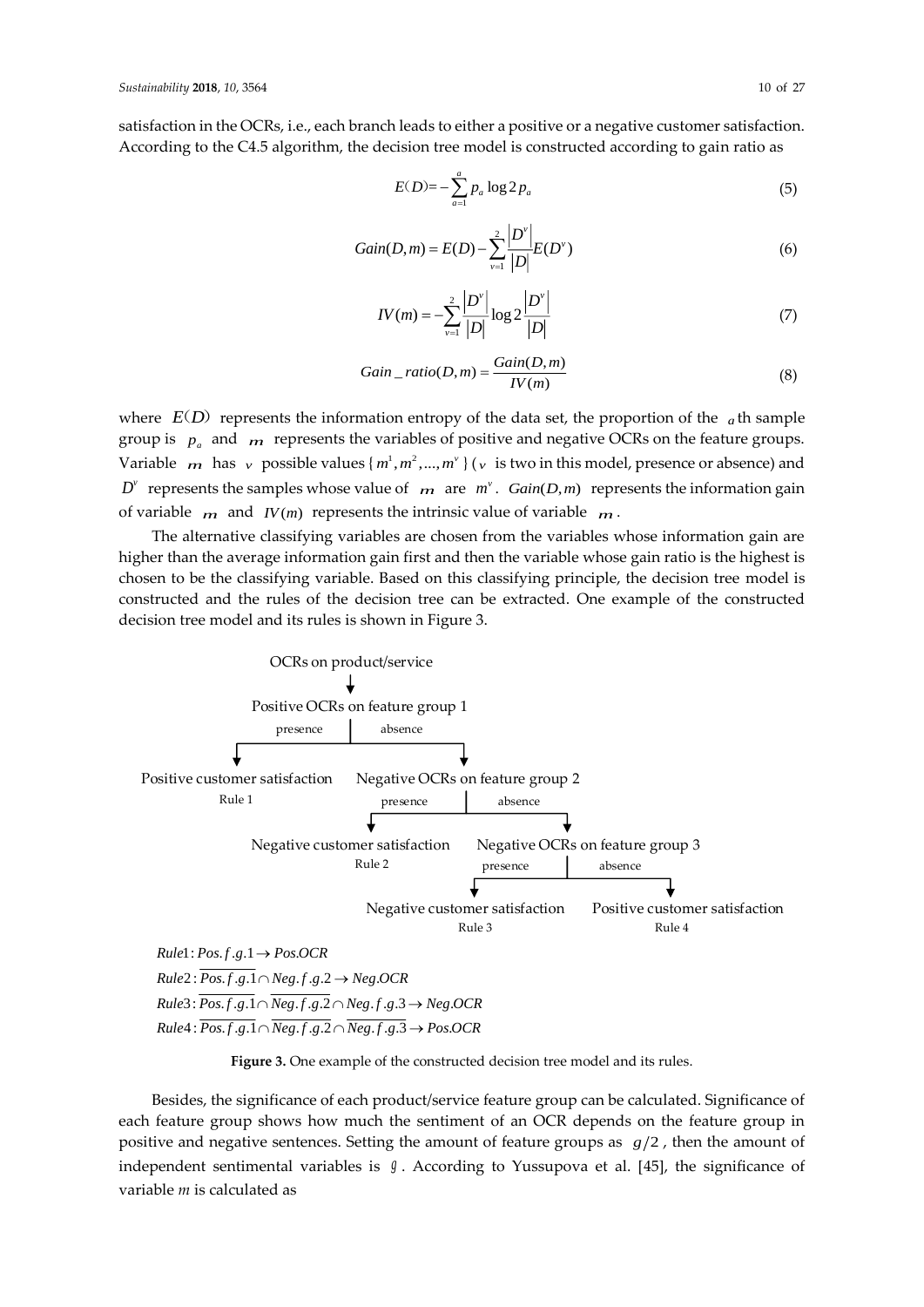$$
Sign_m = \frac{\sum_{j=1}^{k_m} (E_{m,j} - \sum_{i=1}^{q_{m,j}} E_{m,j,i} \cdot \frac{Q_{m,j,i}}{Q_{m,j}})}{\sum_{l=1}^{g} \sum_{j=1}^{k_l} (E_{l,j} - \sum_{i=1}^{q_{l,j}} E_{l,j,i} \cdot \frac{Q_{l,j,i}}{Q_{l,j}})}
$$
(9)

where  $k_i$  represents the amount of nodes that were split by feature group  $l$ ,  $E_{l,j}$  represents entropy of the parent node, split by feature group  $l$ ,  $E_{l,j,i}$  represents entropy of the child nodes for *j*, which was split by feature group *l*,  $Q_{i,j}$ ,  $Q_{i,j,i}$  represents the amount of examples in the corresponding nodes,  $q_{l,j}$  represents the amount of child nodes for  $j$  parent node.

Furthermore, according to each feature group's significance values in both positive and negative sentiment polarities, the significances of each product/service feature performance on overall customer satisfaction are converted into the categories of the Kano's model (shown in Figure 1) as each product/service feature's importance to customer satisfaction. According to Füller and Matzler [35], if the significance value of positive sentiment polarity is significantly smaller than that of negative sentiment polarity, the feature group is classified into basic factor of customer satisfaction. If the significance value of positive sentiment polarity is similar to that of negative sentiment polarity, the feature group is classified into performance factor of customer satisfaction. If the significance value of positive sentiment polarity is significantly bigger than that of negative sentiment polarity, the feature group is classified into excitement factor of customer satisfaction. If both the significance value of positive sentiment polarity and negative sentiment polarity are close to 0, the feature group is classified into indifferent factor of customer satisfaction.

Similarly, the dynamic trend of the target product/service feature's importance to customer satisfaction as well as that of the market segment can be analyzed. From the dynamic trend, the future importance of each product/service feature group to customer satisfaction can be predicted.

## *3.4. Step 4: Importance-Performance Analysis*

In this step, the levels of relative performance of product/service feature are divided into four levels as 'very low', 'low', 'high', and 'very high' and feature groups were placed in twelve regions according to Lai et al. [33], as shown in Table 5. Different resources allocation strategies are recommended according to the relative performance and importance of the feature groups. For the basic factors of customer satisfaction, when the level of relative performance is 'very low', it is recommended that businesses should make more efforts to improve them. This is because the overall customer satisfaction is really low when the level of performance of basic factors is under the average level. When the level of relative performance is 'low', placing low priority on efforts to improve them is recommended. When the level of relative performance is 'high' or 'very high', it is recommended that businesses should 'reduce' or 'slightly reduce' their resources to them because exceeded performance does not increase customer satisfaction any more. For the performance factors of customer satisfaction, when the level of relative performance is 'very low' or 'low', it is recommended that businesses should improve resources or place low priority on efforts to improve their performance. This is because the efficiency to improve the overall customer satisfaction by improving performance factors is not low. When the level of relative performance is 'high' or 'very high', it is recommended that businesses should keep or reduce resources to improve their performance, because the efficiency to improve the overall satisfaction by improving performance factors is not high enough and there may be better way to improve the overall customer satisfaction by same amount of resources. There are two resources allocation strategies for the excitement factors of customer satisfaction when the level of relative performance is 'very low' or 'low'. If firms have sufficient resources, it is recommended that they should make more effort to improve or largely improve their performance. This is because customers will only be satisfied when the level of performance of excitement factors exceeds the average level. On the other hand, if firms only have limited resources, firms should utilize their resources more effectively and they should concentrate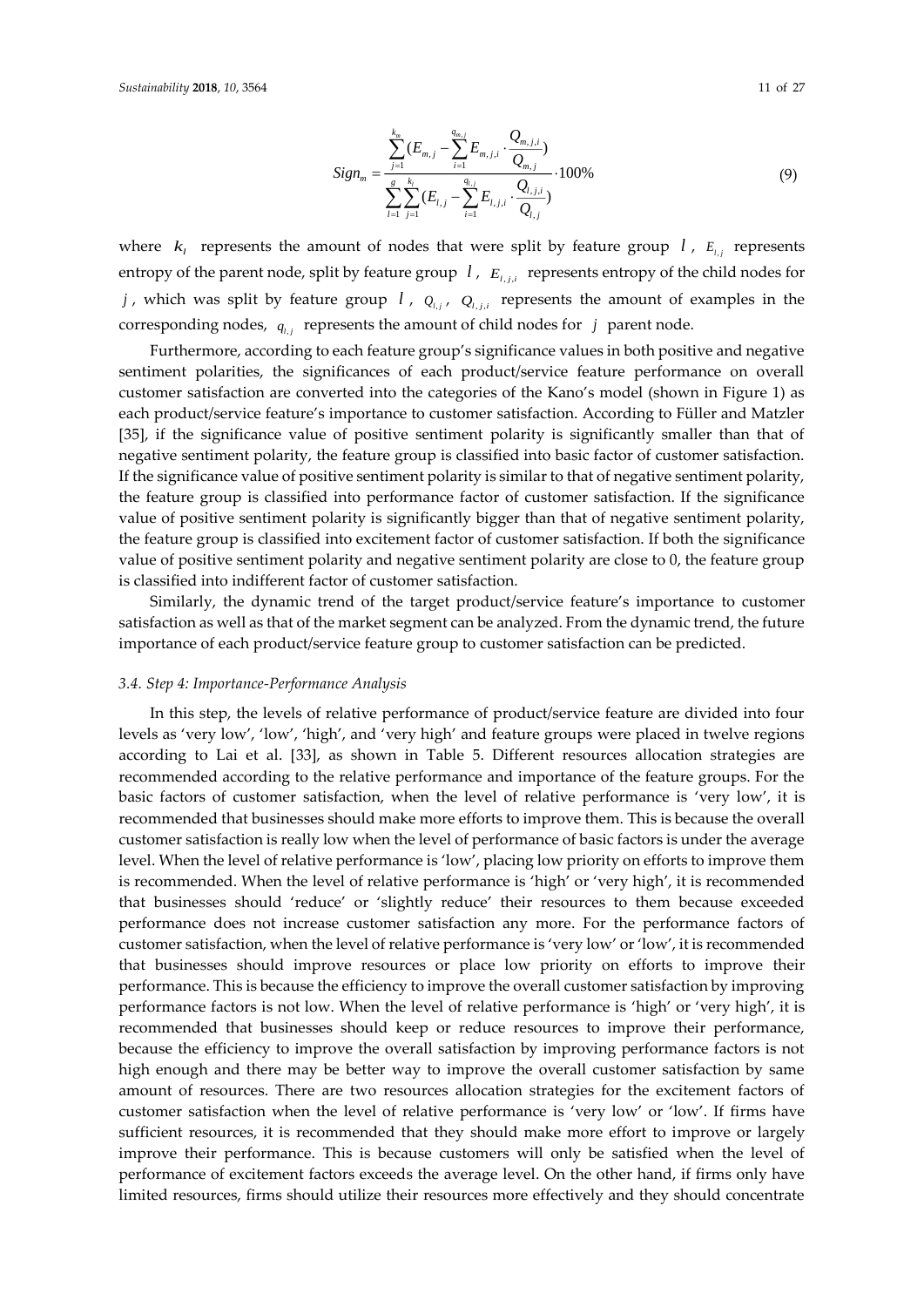#### *Sustainability* **2018**, *10*, 3564 12 of 27

their efforts on improving performance factors and keeping the performance of these excitement factors at the current level. Besides, when the level of performance is 'high' or 'very high', it is still necessary to keep or place a low priority on efforts to improve them, because there is still room for increasing satisfaction.

| <b>Relative Performance</b> | Importance Based on Kano's Model | <b>Resources Allocation</b> |
|-----------------------------|----------------------------------|-----------------------------|
| Very High                   | Basic factor                     | Reduce                      |
| Very High                   | Excitement factor                | Keep                        |
| Very High                   | Performance factor               | Keep/reduce                 |
| High                        | Basic factor                     | Slightly reduce             |
| High                        | Excitement factor                | Low priority                |
| High                        | Performance factor               | Keep/reduce                 |
| Low                         | Basic factor                     | Low priority                |
| Low                         | Excitement factor                | Keep/Improve                |
| Low                         | Performance factor               | Improve/low priority        |
| Very Low                    | Basic factor                     | Improve                     |
| Very Low                    | Excitement factor                | Keep/Largely improve        |
| Very Low                    | Performance factor               | Improve/low priority        |

**Table 5.** Resources allocation of improved importance-performance analysis

However, considering that there may be some product/service features belonging to indifferent factors of customer satisfaction, whose performance have no influence on overall customer satisfaction. For indifferent factors, it is recommended that businesses should reduce resources allocated on them no matter what performance levels of these product/service features are. Any resources allocated to improving these product/service features are wasteful as the performance of these product/service features cannot influence the overall customer satisfaction.

# **4. Case Study: Huawei P-Series Smartphones**

In this section, in order to verify the feasibility and validity of the proposed approach, its process is illustrated using OCRs related to Huawei P-series smartphones and their major competitors in the market segment in the last three years. As smartphones have various features and a huge number of customers actively discuss it online, it is an appropriate product to demonstrate the improvement priorities discovering process clearly. Huawei P-series smartphones are popular smartphones and appropriate for the case study.

# *4.1. Data Collection and Processing*

As Jingdong (https://www.jd.com) is one of the most commonly used e-commerce websites for customers to buy digital products in China and there are large-scale relatively effective OCRs, it is used as the data source of this case study.

To analyze the performance and importance of a target product and its major competitors in the market segment, based on the market positioning and pricing of Huawei P-series smartphones, the OCRs of Huawei P-series smartphones and the top sellers in the 2500–3500 RMB market segment in the last three years are collected. The amounts of each product's OCRs collected are shown in Tables 6 and 7.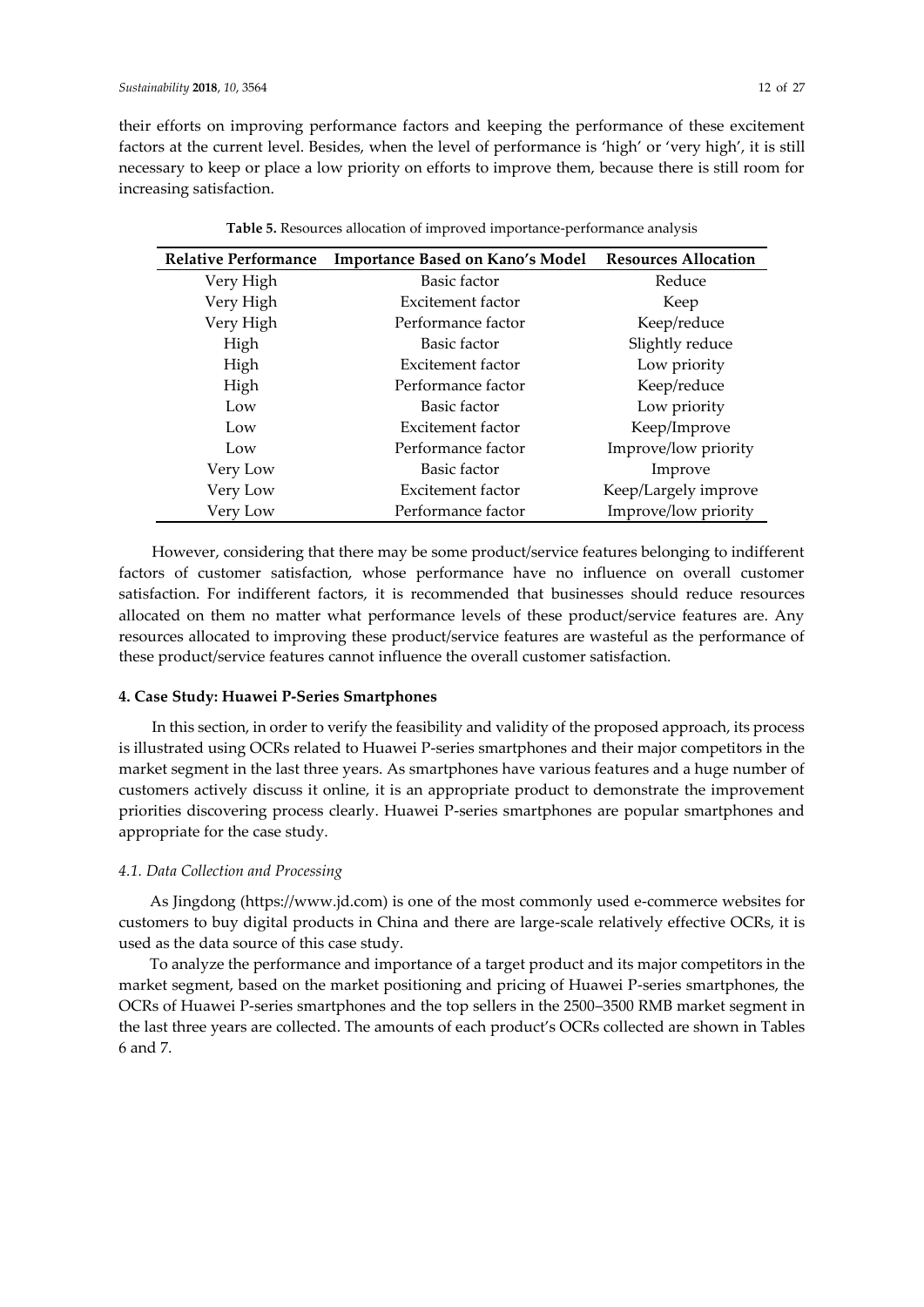| Smartphone | Amount of Performance Analysis OCRs Amount of Importance Analysis OCRs |     |
|------------|------------------------------------------------------------------------|-----|
| Huawei P9  | 500                                                                    | 500 |
| Huawei P10 | 500                                                                    | 500 |
| Huawei P20 | 500                                                                    | 500 |

**Table 6.** Amounts of the OCRs collected of Huawei P-series smartphones

**Table 7.** Amounts of the OCRs collected of the 2500-3500RMB market segment in the last three years

| Smartphone        | Market Share Based on the | <b>Amount of Performance</b> | <b>Amount of Importance</b> |
|-------------------|---------------------------|------------------------------|-----------------------------|
|                   | <b>OCRs Amounts</b>       | <b>Analysis OCRs</b>         | <b>Analysis OCRs</b>        |
| Huawei P9         | 13.05%                    | 500                          | 500                         |
| Xiaomi MIX        | 37.29%                    | 500                          | 500                         |
| One plus 3t       | 16.95%                    | 500                          | 500                         |
| Meizu<br>pro6plus | 14.07%                    | 500                          | 500                         |
| Iphone se         | 18.64%                    | 500                          | 500                         |
| Market of<br>2016 | 100.00%                   | 2500                         | 2500                        |
| Huawei P10        | 16.33%                    | 500                          | 500                         |
| Xiaomi MIX2       | 19.96%                    | 500                          | 500                         |
| One plus 5t       | 32.67%                    | 500                          | 500                         |
| Meizu pro7        | 4.72%                     | 500                          | 500                         |
| OPPO R11s         | 13.61%                    | 500                          | 500                         |
| Vivo X20          | 12.70%                    | 500                          | 500                         |
| Market of<br>2017 | 100.00%                   | 3000                         | 3000                        |
| Huawei P20        | 34.48%                    | 500                          | 500                         |
| Xiaomi MIX2s      | 8.28%                     | 500                          | 500                         |
| OPPO R15          | 19.31%                    | 500                          | 500                         |
| Vivo X21          | 37.93%                    | 500                          | 500                         |
| Market of<br>2018 | 100.00%                   | 2000                         | 2000                        |

Stanford CoreNLP is used to split sentences, segment words, POS tag and parse sentences, and keywords of product features, opinions, and opinions' modifiers are extracted from the OCRs. The sentiment score of the vector (feature, modifier, opinion) is calculated according to Formulas (1) and (2) to measure the performance of each product feature. Some samples of Huawei P20's extracted keywords and their sentiment scores are shown in Table 8.

**Table 8.** Samples of Huawei P20's extracted keywords and their sentiment scores

| <b>Product Feature</b> | <b>Opinion's Modifier</b> | Opinion   | <b>Sentiment Score</b> |
|------------------------|---------------------------|-----------|------------------------|
| Design                 | Very                      | Good      | 0.975946421            |
| Screen                 | Really                    | Satisfied | 0.80317549             |
| Appearance             | Very                      | Beautiful | 0.943009505            |
| Photograph             | $\overline{\phantom{0}}$  | Ok        | 0.605575555            |
| Sound                  | Petty                     | Excellent | 0.898697897            |
| Price                  | Slightly                  | Expensive | 0.561163916            |
| Attitude               |                           | Nice      | 0.8                    |
| Speed                  | <b>Not</b>                | Fast      | $-0.716483516$         |
| <b>Shell</b>           | Not                       | Good      | $-0.655862821$         |
| AR                     | Very                      | Funny     | 0.85755751             |

In order to calculate the total sentiment score of the market segment, the market share based on the OCRs amounts are used as each product's weight. As most of the OCRs of a product are positive,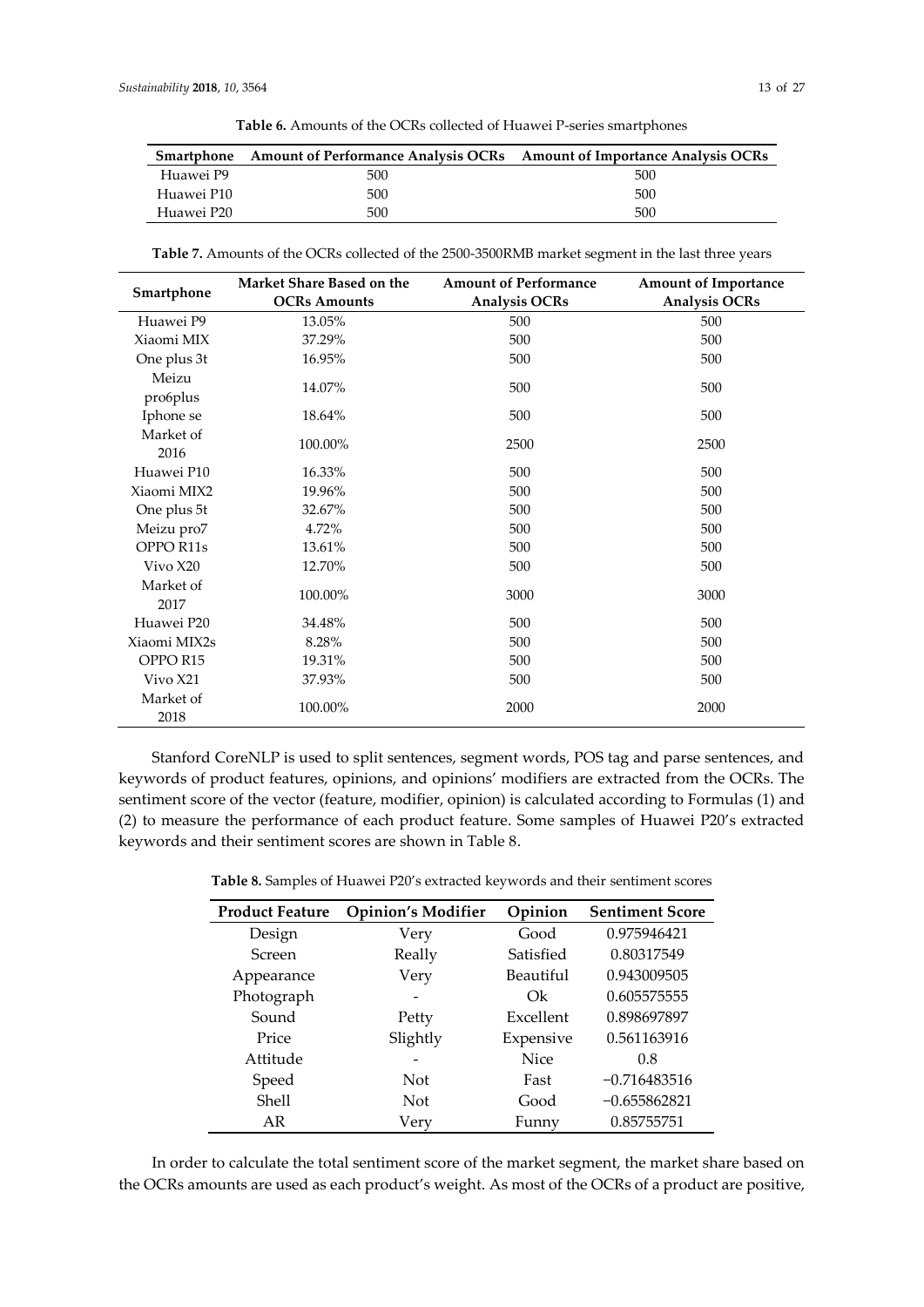to calculate the significance of each product's feature group in both sentiment polarities accurately, equal amounts of positive and negative OCRs were analyzed.

# *4.2. Performance Analysis*

In order to derive the performance of the smartphone's feature groups, the features are classified into feature groups. However, as the length of most sentences in Jingdong's OCRs are short, the classification effects of the automatic algorithms completely dependent on computer are bad. Therefore, this study classified the features into feature groups manually according to Li et al. [46], which are shown in Table 9.

| Product    | <b>Feature Group</b>      | Feature                                                              |
|------------|---------------------------|----------------------------------------------------------------------|
|            | Appearance design         | Appearance, color, texture, material, hand feeling, size, style      |
|            | Screen                    | Screen, resolution ratio, clarity, screen-to-body ratio, tonality    |
|            | Basic function            | Call, message, signal, system, app, wifi, unlock                     |
|            | Photograph function       | Pixel, cameral, lens, zoom, photo, flashlight, image quality         |
|            | Entertainment<br>function | Game, video, media                                                   |
|            | Data function             | Bluetooth, infrared ray                                              |
| Smartphone | Phone accessories         | Earphone, charger, phone shell, data cable                           |
|            | Beautify                  | Theme, interface, menu, wallpaper                                    |
|            | Performance               | Performance, speed, battery life, response time, heat<br>dissipation |
|            | Sound                     | Sound, volume, tone quality, phone receiver, loudspeaker             |
|            | Hardware                  | Capacity, RAM, CPU, battery                                          |
|            | Cost performance          | Cost performance, price                                              |
|            | Customer feedback         | Quality, customer service, expressage, after-sales service           |

|  |  |  |  | Table 9. Feature groups of a smartphone |
|--|--|--|--|-----------------------------------------|
|--|--|--|--|-----------------------------------------|

This study used some of the OCRs' product features randomly as training samples to establish more accurate classification standards, and the rest of the product features are classified into feature groups automatically based on the classification standards established before.

The sentiment scores of the smartphone's feature groups are calculated according to Formula (3) to measure the performance of each smartphone feature group. The actual performance of Huawei P-series smartphones' feature groups and the 2500–3500 RMB market segment's feature groups in the last three years are shown in Tables 10 and 11.

**Table 10.** Actual performance of Huawei P-series smartphones' feature groups in the last three

years

| <b>Feature Group</b>          | 2016 (P9)      | 2017 (P10)  | 2018 (P20)  |
|-------------------------------|----------------|-------------|-------------|
| Appearance design             | 0.566992583    | 1.188344893 | 1.258443548 |
| Screen                        | 0.167008577    | 0.226207331 | 0.371792642 |
| Basic function                | 0.221830768    | 0.854510157 | 0.451131152 |
| Photograph function           | 0.10843468     | 0.304569266 | 0.50891252  |
| <b>Entertainment Function</b> | $-0.013061765$ | 0.126251492 | 0.026383249 |
| Data function                 | 0              | 0.053418696 | 0.053406085 |
| Phone accessories             | 0.024604378    | 0.028922906 | 0.239386104 |
| Beautify                      | 0              | 0.088132614 | 0.080843453 |
| Performance                   | 0.884287155    | 0.832354478 | 0.203361245 |
| Sound                         | 0.034471416    | 0.050407872 | 0.189847345 |
| Hardware                      | 0.035624434    | 0.063153676 | 0.051754771 |
| Cost performance              | 0.155618684    | 0.199886028 | 0.121622844 |
| Customer feedback             | 0.855953845    | 0.652964849 | 0.389014621 |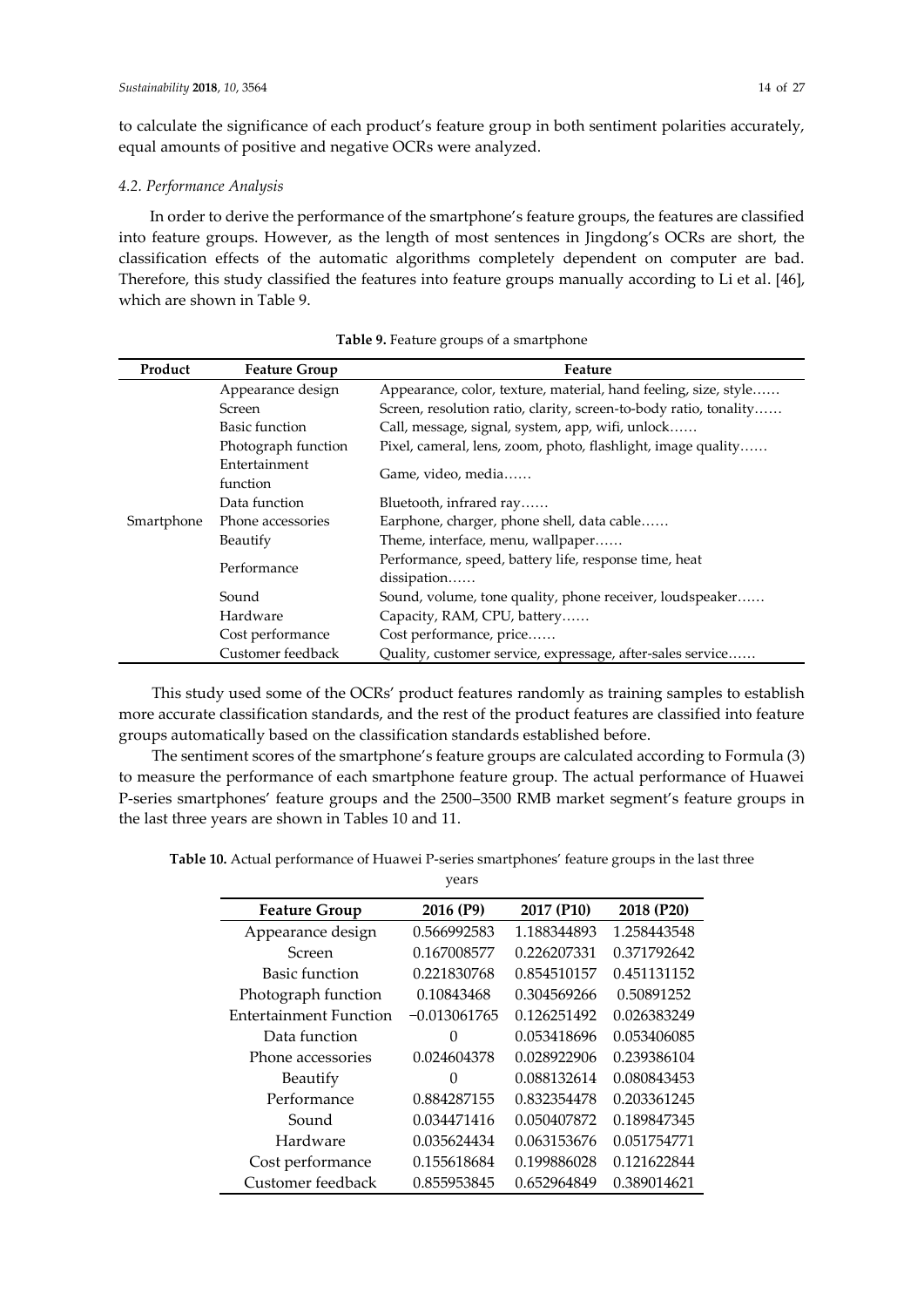| <b>Feature Group</b>   | 2016        | 2017        | 2018        |
|------------------------|-------------|-------------|-------------|
| Appearance design      | 0.788727811 | 0.980004909 | 1.043565137 |
| Screen                 | 0.400346187 | 0.242137839 | 0.401362616 |
| Basic function         | 0.204779052 | 0.58071919  | 0.407638969 |
| Photograph function    | 0.115448113 | 0.233570277 | 0.340889478 |
| Entertainment function | 0.107316641 | 0.126618477 | 0.058747823 |
| Data function          | 0.030384963 | 0.048012904 | 0.078944403 |
| Phone accessories      | 0.082037724 | 0.071216133 | 0.216951936 |
| Beautify               | 0.011271868 | 0.051572877 | 0.053607908 |
| Performance            | 0.536634183 | 0.552513866 | 0.352849848 |
| Sound                  | 0.093964662 | 0.034292382 | 0.102002647 |
| Hardware               | 0.24759827  | 0.234328501 | 0.078905767 |
| Cost performance       | 0.120615984 | 0.165491256 | 0.102379197 |

**Table 11.** Actual performance of the 2500–3500 RMB market segment's feature groups in the last three years.

The higher the value of actual performance is, the better the actual performance is. The negative value of actual performance means that customers are dissatisfied with the performance of the product feature and the lower the negative value of actual performance is, the more dissatisfied the customers are. Besides, if the value of the product feature's actual performance is 0, it means that the product feature is not mentioned in the OCRs.

Customer feedback 0.558303489 0.576625963 0.465206551

To analyze the dynamic actual performance trend of Huawei P-series smartphone feature groups, Figure 4 shows a line chart of their actual performance:



**Figure 4.** Dynamic actual performance trend of Huawei P-series smartphones' feature groups.

It can be seen from the line chart that the actual performance of "Basic function" improved in 2017 but decreased recently. The actual performance of "Performance", "Customer feedback" kept decreasing from 2016 to 2018. These feature groups should be given more attention.

In order to compare with the major competitors in the market segment, the relative performance of Huawei P-series smartphones' feature groups is assessed according to Formula (4), and the results are shown in Table 12.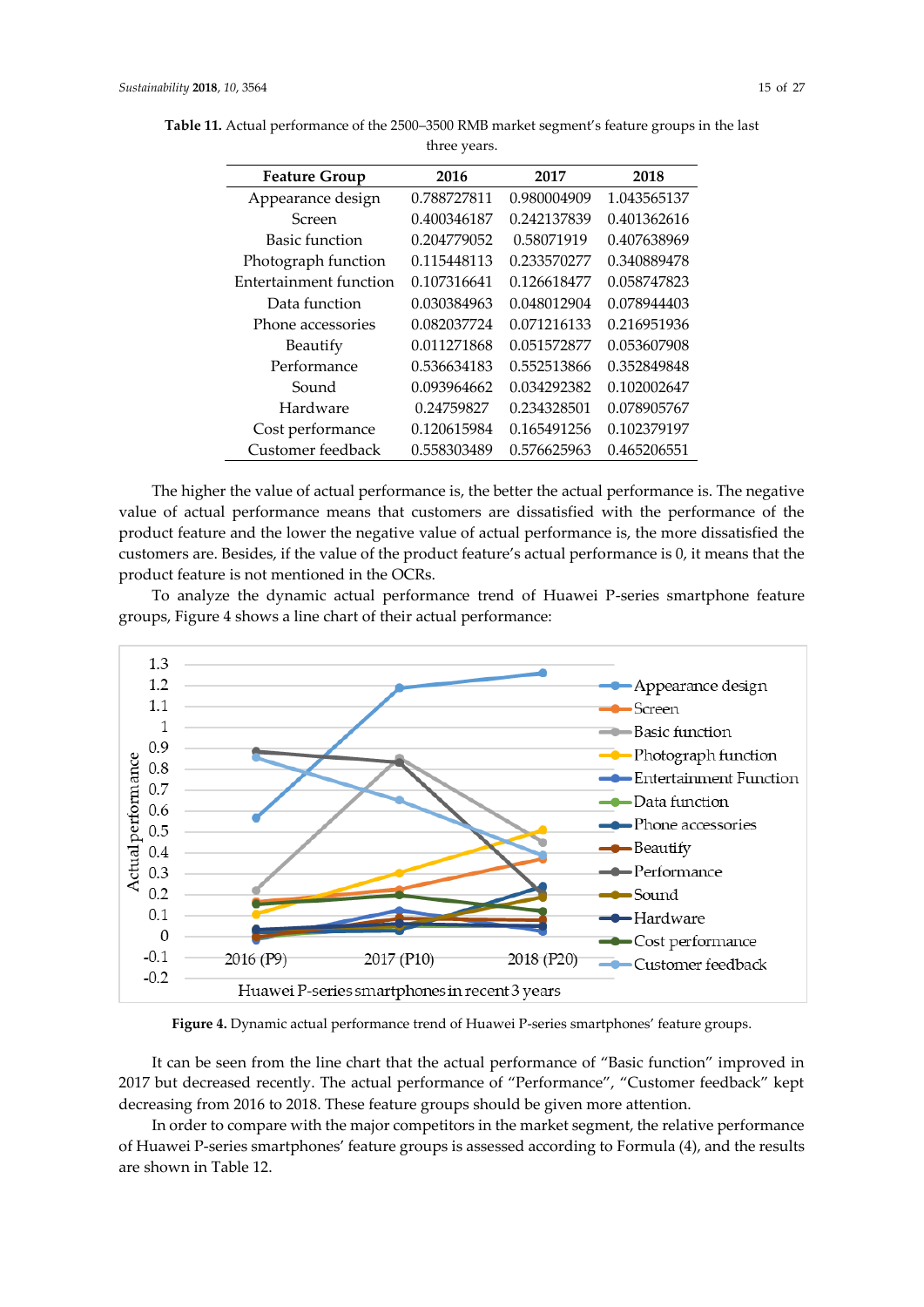| <b>Feature Group</b>   | 2016 (P9)      | 2017 (P10)  | 2018 (P20)  |
|------------------------|----------------|-------------|-------------|
| Appearance design      | 0.718869774    | 1.212590756 | 1.205908001 |
| Screen                 | 0.417160404    | 0.934208928 | 0.926326038 |
| Basic function         | 1.083268849    | 1.471468778 | 1.106692898 |
| Photograph function    | 0.939250345    | 1.303972705 | 1.492895947 |
| Entertainment function | $-0.121712391$ | 0.997101647 | 0.44909322  |
| Data function          | 0              | 1.112590399 | 0.676502487 |
| Phone accessories      | 0.299915415    | 0.406128566 | 1.103406166 |
| Beautify               | $\mathbf{0}$   | 1.708894658 | 1.508050883 |
| Performance            | 1.647839782    | 1.506486134 | 0.57633933  |
| Sound                  | 0.366855106    | 1.469943733 | 1.86120018  |
| Hardware               | 0.143879979    | 0.269509154 | 0.655906063 |
| Cost performance       | 1.290199515    | 1.207834376 | 1.187964426 |
| Customer feedback      | 1.533133613    | 1.132388916 | 0.836219138 |

**Table 12.** Relative performance of Huawei P-series smartphones' feature groups in the last three years

If the values of the actual performance of both the target product feature and the market segment feature are positive, the higher the value of relative performance is, the better the relative performance of the target product feature is. On the contrary, if the values of the actual performance of both the target product feature and the market segment feature are negative, the lower the value of relative performance is, the better the relative performance of the target product feature is. Besides, when the value of relative performance is negative, the relative performance of the target product feature is high if the value of the actual performance of the target product feature is positive, while the relative performance of the target product feature is low if the value of the actual performance of the target product feature is negative.

To analyze the dynamic relative performance trend of Huawei P-series smartphones' feature groups intuitively, a line chart is drawn based on their relative performance in Figure 5.



**Figure 5.** Dynamic relative performance trend of Huawei P-series smartphones' feature groups.

From the line chart can be seen that Huawei P-series smartphones' relative performance of 'beautify', 'basic function', 'data function', and 'entertainment function' improved in 2017 but decreased recently while only "basic function" can be found this trend in the dynamic actual performance trend. Huawei P-series smartphones' relative performance of 'performance' and 'customer feedback' kept decreasing from 2016 to 2018, which is consistent with the dynamic actual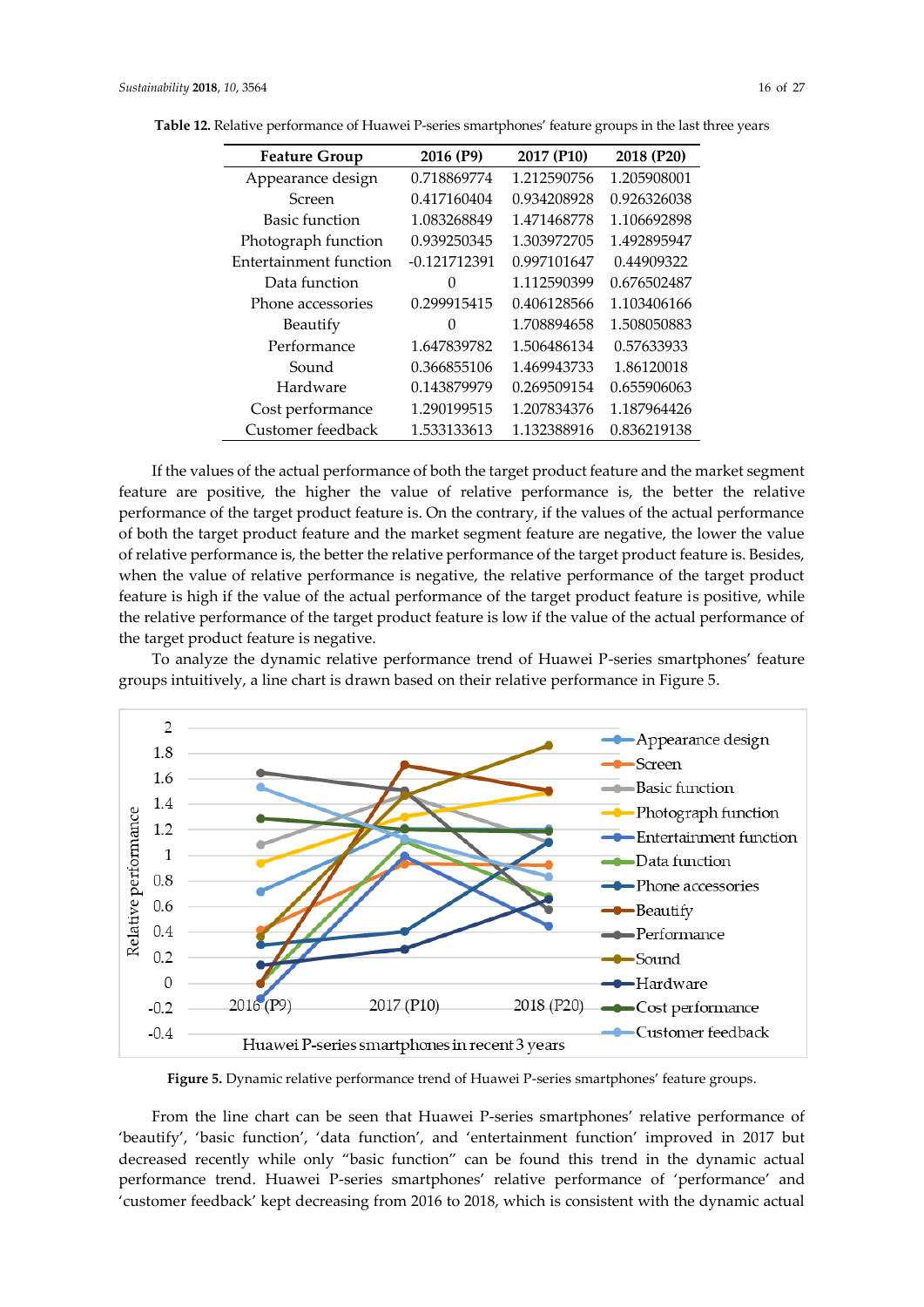performance trend. These underperforming feature groups should be given more attention. Furthermore, to mine the details of these underperforming feature groups' comparison with the major competitors in the market segment, a radar map of these underperforming feature groups is shown in Figure 6.



**Figure 6.** Radar map of Huawei P20's underperforming feature groups.

As shown in Figure 6, Xiaomi MIX2s performs pretty well in all these feature groups. The actual performance of Huawei P20 in these feature groups are similar to other competitors in the market segment except 'performance', which is significantly worse. Therefore, it is necessary for Huawei to improve its P20 smartphone's 'performance' to catch up with its competitors.

# *4.3. Importance Analysis*

By analyzing significance value of product's feature groups on overall OCR's sentiment in both negative and positive sentiment polarities, the importance of each feature group is converted into the Kano's model categories according to each factor category's characters. The importance analysis results of Huawei P-series smartphones in the last three years are shown in Tables 13–15.

| <b>Feature Group</b>   | <b>Sentiment of Mention</b> | Significance Value | Kano's Model Category |
|------------------------|-----------------------------|--------------------|-----------------------|
| Appearance design      | Negative                    | 0.004159456        | Basic factor          |
|                        | Positive                    | 0.08146499         |                       |
| Screen                 | Negative                    | 0.000498731        | Excitement factor     |
|                        | Positive                    | 0.098549092        |                       |
| Basic function         | Negative                    | 0.007646257        | Basic factor          |
|                        | Positive                    | 0.000821285        |                       |
|                        | Negative                    | 0.686271337        | Excitement factor     |
| Photograph function    | Positive                    | 0.000458439        |                       |
| Entertainment function | Negative                    | $\theta$           | Indifferent factor    |
|                        | Positive                    | 0                  |                       |
|                        | Negative                    | $\Omega$           | Indifferent factor    |
| Data function          | Positive                    |                    |                       |
| Phone accessories      | Negative                    | 0.014501721        | Basic factor          |
|                        |                             |                    |                       |

**Table 13.** Importance analysis results of Huawei P9's feature groups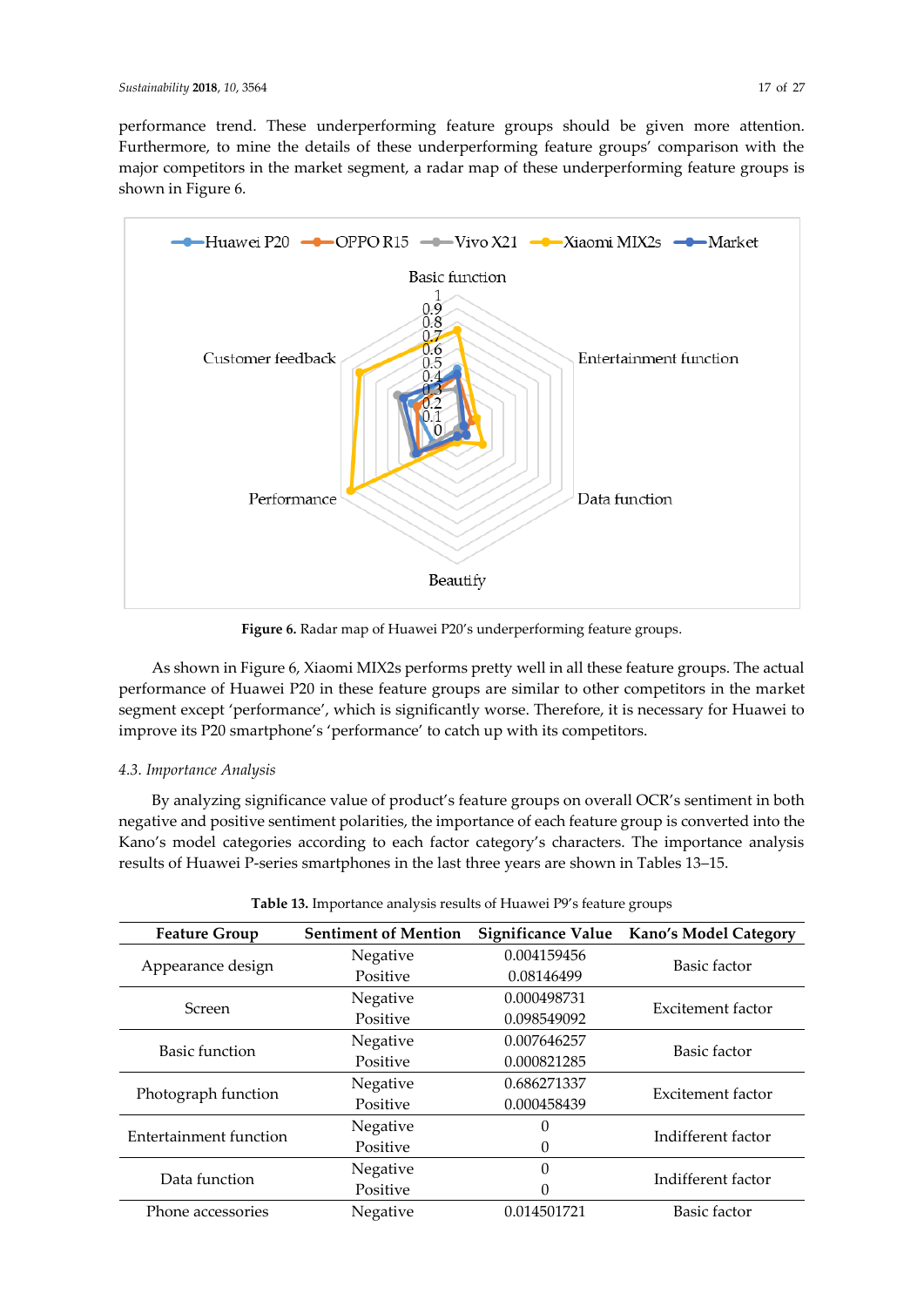|                   | Positive | 0.000477949 |                    |
|-------------------|----------|-------------|--------------------|
|                   | Negative | 0           | Indifferent factor |
| Beautify          | Positive | 0           |                    |
| Performance       | Negative | 0.006715531 | Excitement factor  |
|                   | Positive | 0.034118258 |                    |
| Sound             | Negative | 0.016669866 | Basic factor       |
|                   | Positive | 0           |                    |
| Hardware          | Negative | 0           | Excitement factor  |
|                   | Positive | 0.004364591 |                    |
|                   | Negative | 0           | Excitement factor  |
| Cost performance  | Positive | 0.003623902 |                    |
| Customer feedback | Negative | 0.022306759 |                    |
|                   | Positive | 0.017351835 | Performance factor |

**Table 14.** Importance analysis results of Huawei P10's feature groups

| <b>Feature Group</b>          | <b>Sentiment of Mention</b> | <b>Significance Value</b> | Kano's Model Category    |
|-------------------------------|-----------------------------|---------------------------|--------------------------|
|                               | Negative                    | 0.097065726               | Performance factor       |
| Appearance design             | Positive                    | 0.083848381               |                          |
| Screen                        | Negative                    | 0.011340768               | Excitement factor        |
|                               | Positive                    | 0.097065726               |                          |
| <b>Basic function</b>         | Negative                    | 0.00045063                | <b>Excitement factor</b> |
|                               | Positive                    | 0.131637182               |                          |
|                               | Negative                    | 0.008773121               | Performance factor       |
| Photograph function           | Positive                    | 0.005216532               |                          |
| <b>Entertainment function</b> | Negative                    | 0                         | Indifferent factor       |
|                               | Positive                    | 0                         |                          |
| Data function                 | Negative                    | 0                         | Indifferent factor       |
|                               | Positive                    | 0                         |                          |
| Phone accessories             | Negative                    | 0.000454302               | Performance factor       |
|                               | Positive                    | 0.000874522               |                          |
|                               | Negative                    | 0.00045802                | Indifferent factor       |
| Beautify                      | Positive                    | 0                         |                          |
|                               | Negative                    | 0.014782676               |                          |
| Performance                   | Positive                    | 0.074587728               | <b>Excitement factor</b> |
| Sound                         | Negative                    | 0                         | Indifferent factor       |
|                               | Positive                    | 0                         |                          |
| Hardware                      | Negative                    | 0.013522012               | Performance factor       |
|                               | Positive                    | 0.012216198               |                          |
|                               | Negative                    | 0                         |                          |
| Cost performance              | Positive                    | 0.310570032               | <b>Excitement factor</b> |
|                               | Negative                    | 0.126261092               |                          |
| Customer feedback             | Positive                    | 0.010875352               | <b>Basic</b> factor      |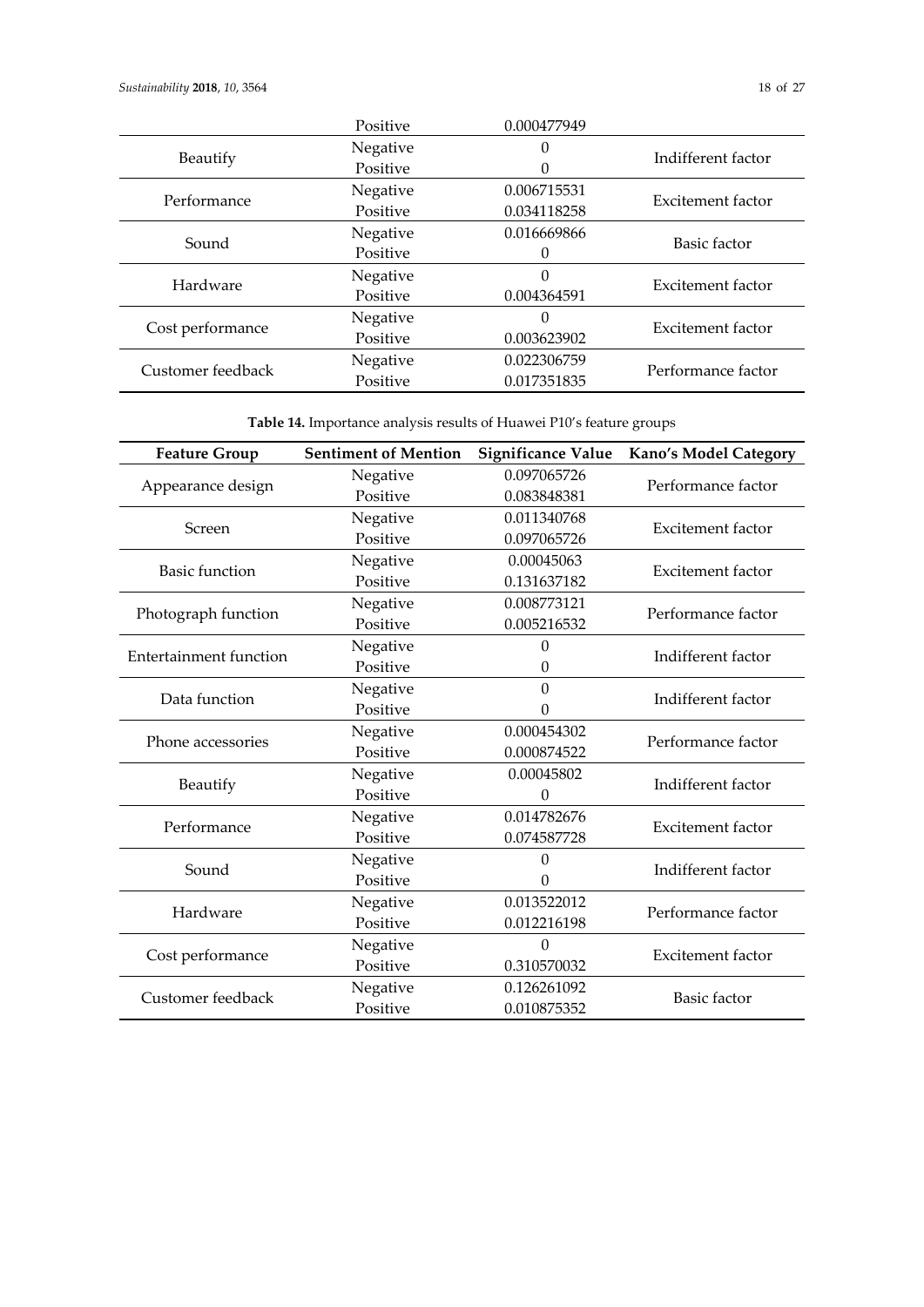| <b>Feature Group</b>   | <b>Sentiment of Mention</b> | <b>Significance Value</b> | Kano's Model Category    |
|------------------------|-----------------------------|---------------------------|--------------------------|
|                        | Negative                    | 0.000230873               | <b>Excitement factor</b> |
| Appearance design      | Positive                    | 0.006444414               |                          |
|                        | Negative                    | 0.009102692               | Basic factor             |
| Screen                 | Positive                    | 0.002451384               |                          |
| <b>Basic function</b>  | Negative                    | 0.000810273               | Excitement factor        |
|                        | Positive                    | 0.002689993               |                          |
|                        | Negative                    | 0                         | <b>Excitement factor</b> |
| Photograph function    | Positive                    | 0.002007462               |                          |
| Entertainment function | Negative                    | $\theta$                  | Indifferent factor       |
|                        | Positive                    | 0.00044575                |                          |
|                        | Negative                    | 0.00023308                | Indifferent factor       |
| Data function          | Positive                    | $\Omega$                  |                          |
|                        | Negative                    | $\theta$                  | Indifferent factor       |
| Phone accessories      | Positive                    | 0                         |                          |
|                        | Negative                    | $\theta$                  | Indifferent factor       |
| Beautify               | Positive                    | 0                         |                          |
|                        | Negative                    | 0.965818632               |                          |
| Performance            | Positive                    | 0.004602878               | <b>Basic</b> factor      |
| Sound                  | Negative                    | $\theta$                  | Indifferent factor       |
|                        | Positive                    | 0.000651821               |                          |
| Hardware               | Negative                    | 0.000235318               |                          |
|                        | Positive                    | 0.000930476               | <b>Excitement factor</b> |
|                        | Negative                    | $\Omega$                  | Indifferent factor       |
| Cost performance       | Positive                    | 0.000454181               |                          |
|                        | Negative                    | 0.000839874               |                          |
| Customer feedback      | Positive                    | 0.002050896               | <b>Excitement factor</b> |

**Table 15.** Importance analysis results of Huawei P20's feature groups

The summarized importance analysis results of Huawei P-series smartphones' feature groups in the last three years are shown in Table 16.

**Table 16.** Importance analysis results of Huawei P-series smartphones' feature groups in the last three years.

| <b>Feature Group</b>   | 2016 (P9)          | 2017 (P10)         | 2018 (P20)         |
|------------------------|--------------------|--------------------|--------------------|
| Appearance design      | Basic factor       | Performance factor | Excitement factor  |
| Screen                 | Excitement factor  | Excitement factor  | Basic factor       |
| Basic function         | Basic factor       | Excitement factor  | Excitement factor  |
| Photograph function    | Excitement factor  | Performance factor | Excitement factor  |
| Entertainment function | Indifferent factor | Indifferent factor | Indifferent factor |
| Data function          | Indifferent factor | Indifferent factor | Indifferent factor |
| Phone accessories      | Basic factor       | Performance factor | Indifferent factor |
| <b>Beautify</b>        | Indifferent factor | Indifferent factor | Indifferent factor |
| Performance            | Excitement factor  | Excitement factor  | Basic factor       |
| Sound                  | Basic factor       | Indifferent factor | Indifferent factor |
| Hardware               | Excitement factor  | Performance factor | Excitement factor  |
| Cost performance       | Excitement factor  | Excitement factor  | Indifferent factor |
| Customer feedback      | Performance factor | Basic factor       | Excitement factor  |

Similarly, the importance analysis results of the 2500–3500 RMB market segment's feature groups in the last three years are shown in Table 17.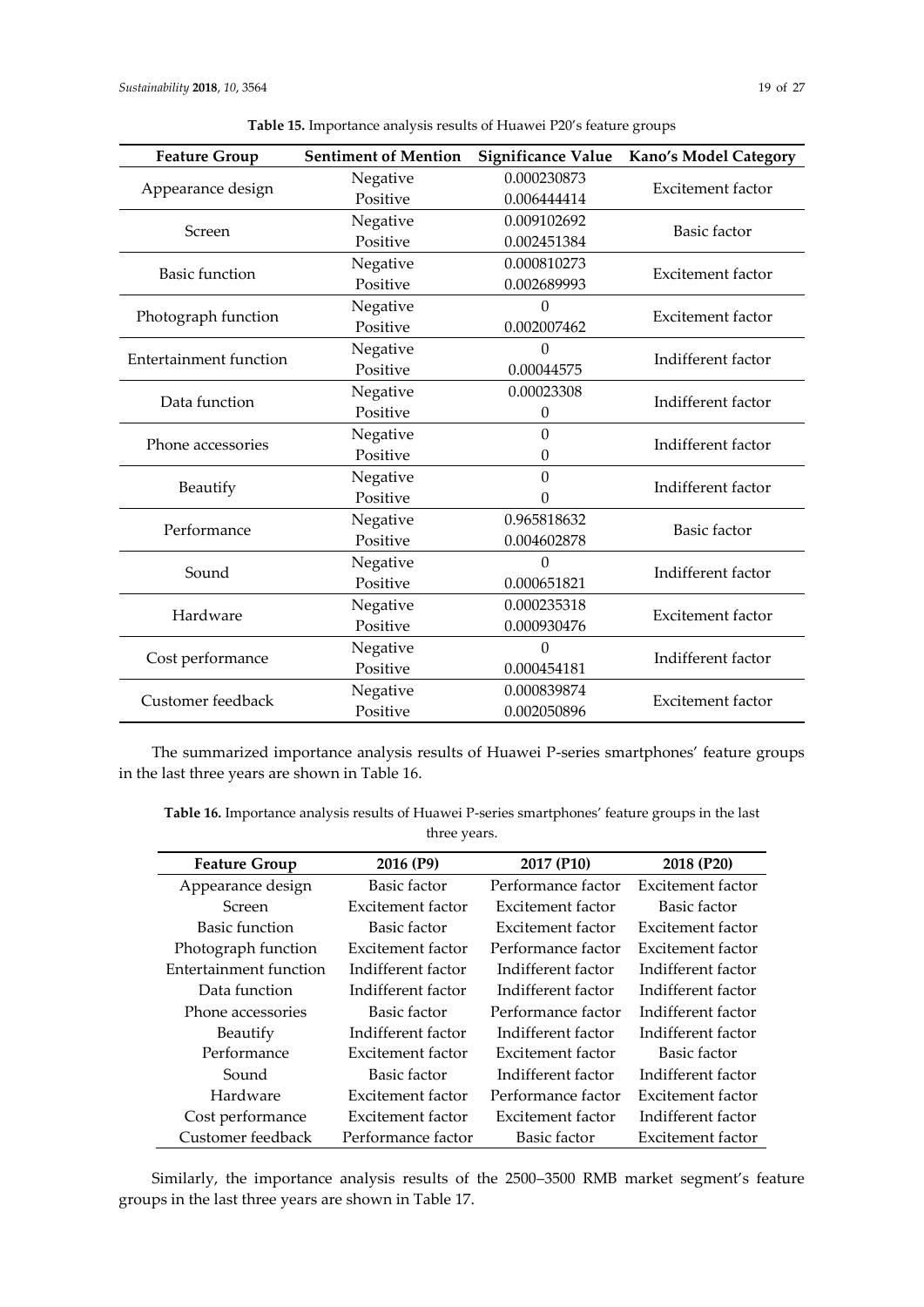| <b>Feature Group</b>   | 2016               | 2017               | 2018               |
|------------------------|--------------------|--------------------|--------------------|
| Appearance design      | Excitement factor  | Excitement factor  | Excitement factor  |
| Screen                 | Performance factor | Basic factor       | Performance factor |
| Basic function         | Excitement factor  | Excitement factor  | Excitement factor  |
| Photograph function    | Basic factor       | Performance factor | Basic factor       |
| Entertainment function | Performance factor | Indifferent factor | Excitement factor  |
| Data function          | Basic factor       | Indifferent factor | Indifferent factor |
| Phone accessories      | Basic factor       | Basic factor       | Excitement factor  |
| Beautify               | Indifferent factor | Indifferent factor | Excitement factor  |
| Performance            | Basic factor       | Performance factor | Performance factor |
| Sound                  | Basic factor       | Performance factor | Excitement factor  |
| Hardware               | Excitement factor  | Basic factor       | Excitement factor  |
| Cost performance       | Performance factor | Performance factor | Excitement factor  |
| Customer feedback      | Excitement factor  | Excitement factor  | Indifferent factor |

**Table 17.** Importance analysis results of the 2500–3500 RMB market segment's feature groups in the last three years.

According to Tables 16 and 17, the dynamic importance trends of 'appearance design', 'basic function', 'data function', 'beautify', 'hardware' of Huawei P-series smartphones are similar to that of the market segment. The future importance of these feature groups can be predicted as 'excitement factor', 'excitement factor', 'indifferent factor', 'indifferent factor', and 'excitement factor' in turn based simply on the trend. Besides, the importance of Huawei P-series smartphones' 'Entertainment function' remains as 'Indifferent factor' in the last three years but is really different with the trends of the market segments. This maybe because Huawei P-series smartphones have been positioned in the photography enthusiasts' market and their target customer group is indifferent with the 'entertainment function'. Therefore, the future importance of Huawei P-series smartphones' 'entertainment function' is still predicted as 'indifferent factor' and the future importance of its 'photograph function' is still predicted as 'excitement factor'. As for 'cost performance', the importance of Huawei P-series smartphones changing from 'excitement factor' to 'indifferent factor' while the importance of market segment changes from 'performance factor' to 'excitement factor'. This maybe because Huawei P-series smartphones are ahead of the market segment in 'cost performance' and they cannot improve customer's satisfaction sharply anymore. Therefore, considering the situation of the market segment, the future importance of Huawei P-series smartphones' 'cost performance' is predicted as the 'performance factor'. Similarly, the future importance of Huawei P-series smartphones' 'phone accessories', 'performance', and 'sound' are predicted as 'performance factor', 'performance factor', and 'basic factor' respectively. Furthermore, for 'customer feedback', the importance of Huawei P-series smartphones change to 'Excitement factor' while the importance of market segment changes to 'indifferent factor'. This maybe because Huawei P-series smartphones are behind the market segment in 'customer feedback' and it is still a good choice to sharply improve customers' satisfaction. Thus, the future importance of Huawei Pseries smartphones' 'customer feedback' is predicted as 'excitement factor'. Similarly, the future importance of Huawei P-series smartphones' 'screen' is predicted as 'performance factor'.

## *4.4. Importance-Performance Analysis*

The relative performance of Huawei P-series smartphones' feature groups ranges from 0.449 to 1.861 and they are divided into four levels using the cross-points 0.775, 1.15, and 1.525. Considering the trend of the importance of both Huawei P-series smartphones' and the 2500–3500 RMB market segment's feature groups, the future Kano's model categories of Huawei P-series smartphones' feature groups are predicted based on them. After deriving the relative performance and predicted importance, the IPA strategy can be made according to Table 5. The results of the IPA of Huawei Pseries smartphones' feature groups are shown in Table 18.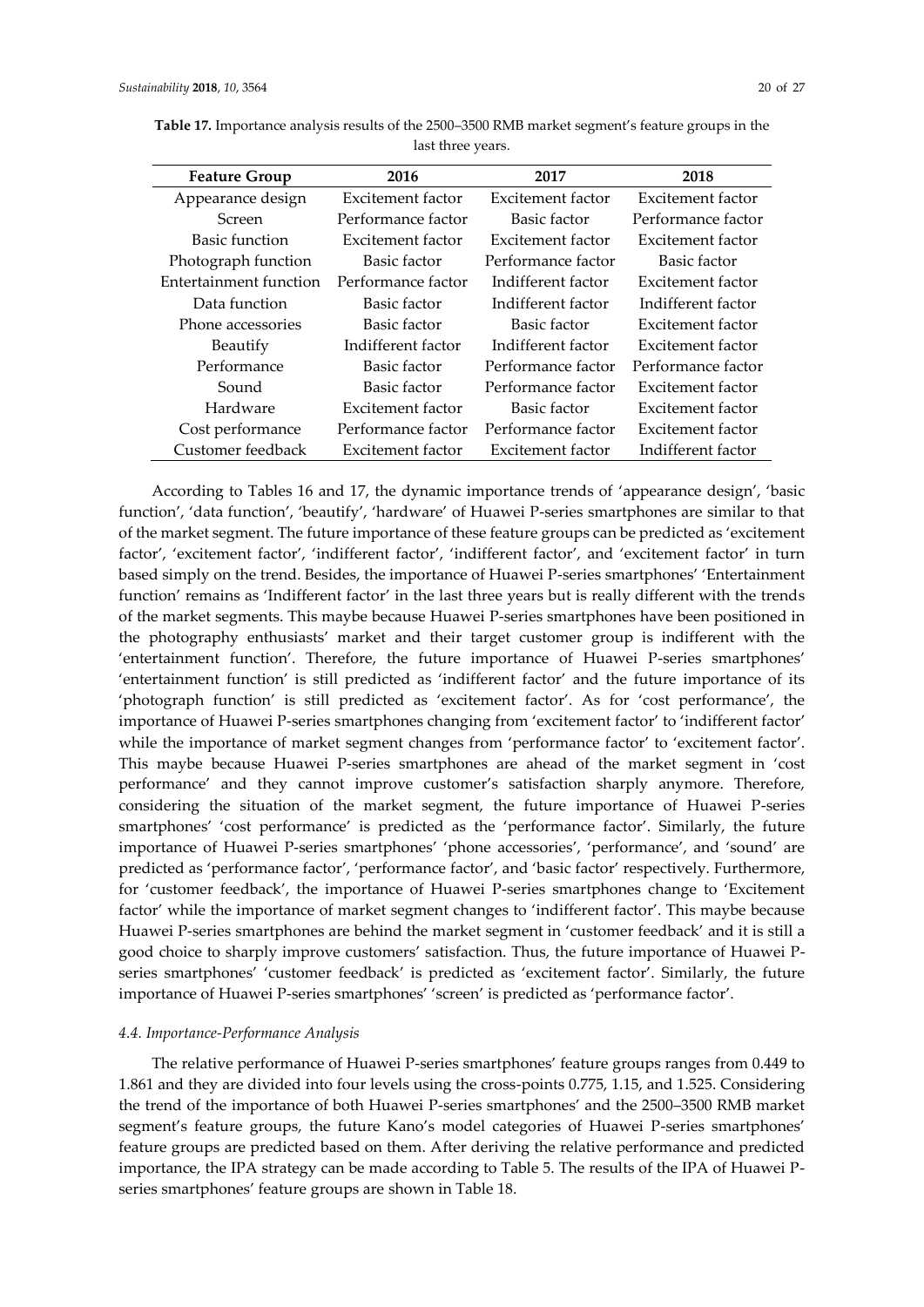| <b>Feature Group</b>      | <b>Actual Performance</b> |       | <b>Relative</b><br>Performance |       | Importance                         | <b>IPA Strategy</b> |
|---------------------------|---------------------------|-------|--------------------------------|-------|------------------------------------|---------------------|
|                           | Mean                      | Level | Mean                           | Level | Predicted Kano's Model<br>Category |                     |
| Appearance design         | 1.258443548               | VH    | 1.205908001                    | H     | Excitement                         | Low priority        |
| Screen                    | 0.371792642               | L     | 0.926326038                    | L     | Performance                        | Low priority        |
| Basic function            | 0.451131152               | L     | 1.106692898                    | L     | Excitement                         | Improve             |
| Photograph function       | 0.50891252                | L     | 1.492895947                    | H     | Excitement                         | Low priority        |
| Entertainment<br>function | 0.026383249               | VL    | 0.44909322                     | VI.   | Indifferent                        | Keep                |
| Data function             | 0.053406085               | VL    | 0.676502487                    | VL    | Indifferent                        | Keep                |
| Phone accessories         | 0.239386104               | VL    | 1.103406166                    | L.    | Performance                        | Low priority        |
| Beautify                  | 0.080843453               | VL    | 1.508050883                    | H     | Indifferent                        | Reduce              |
| Performance               | 0.203361245               | VL    | 0.57633933                     | VL    | Performance                        | Improve             |
| Sound                     | 0.189847345               | VL    | 1.86120018                     | VH.   | <b>Basic</b>                       | Reduce              |
| Hardware                  | 0.051754771               | VL    | 0.655906063                    | VL    | Excitement                         | Largely<br>improve  |
| Cost performance          | 0.121622844               | VL    | 1.187964426                    | H     | performance                        | Keep                |
| Customer feedback         | 0.389014621               | L     | 0.836219138                    | L     | Excitement                         | Improve             |

**Table 18.** IPA of Huawei P-series smartphones' feature groups

Compared with the actual performance and relative performance, it can be seen that the actual performance of most feature groups is 'very low' or 'low'. This is because only the actual performance of 'appearance design' is high so that the actual performance of other feature groups will be classified into 'low' or 'very low' group as the groups are classified by quartering the range. The result of IPA based on actual performance will be too concentrated and inaccurate. This problem can be solved by relative performance as it also considers the performance of the market segment, so that the distribution of performance will become more dispersive. Therefore, it is more effective to analyze importance-performance based on relative performance.

As the predicted importance of Huawei P-series smartphones' 'entertainment function', 'data function', and 'beautify' are 'indifferent factor', resource allocation should be kept if its performance is 'very low' or 'low' and reduced if its performance is 'high' or 'very high'. Otherwise, the resource allocated on them are wasted. Then, as the predicted importance of Huawei P-series smartphones' 'sound' is 'basic factor', resource allocation should be reduced when its performance is 'very high'. Because very high performance of 'basic factor' cannot improve customers' satisfaction anymore, and a large amount of resource allocated on it is just wasteful. Besides, as the predicted importance of Huawei P-series smartphones' 'screen', 'phone accessories', 'performance', and 'cost performance' are 'performance factor', resource allocation should be just put low priority if its performance is 'low' because there are some feature groups belonging to 'excitement factor' which are better choice to improve customers' satisfaction sharply. However, if its performance is 'very low' such as 'performance', it is still a suboptimal choice to improve the resource allocated on it. However, if its performance has already been 'high', the resource allocated on it should just be kept such as 'cost performance'. Furthermore, as the predicted importance of Huawei P-series smartphones' 'hardware', 'basic function', and 'customer feedback' are 'excitement factor' and their performances are 'very low' or 'low', it is necessary to largely improve or improve the resource allocated on them. Because it is easy to improve the customers' satisfaction sharply if the performance of them exceed the average value. However, as the predicted importance of Huawei P-series smartphones' 'appearance design' and 'photograph function' are 'excitement factor' and their performances are 'high', resource allocation on them should be put low priority compared with 'hardware', 'basic function', and 'customer feedback'.

# *4.5. Evaluation*

From Section 4.1. to Section 4.4., the improvement priorities of Huawei P20's 13 feature groups are discovered, so that the proposed approach is proved feasible. In order to further verify the validity of the proposed approach, the product opportunity mining approach proposed in prior studies and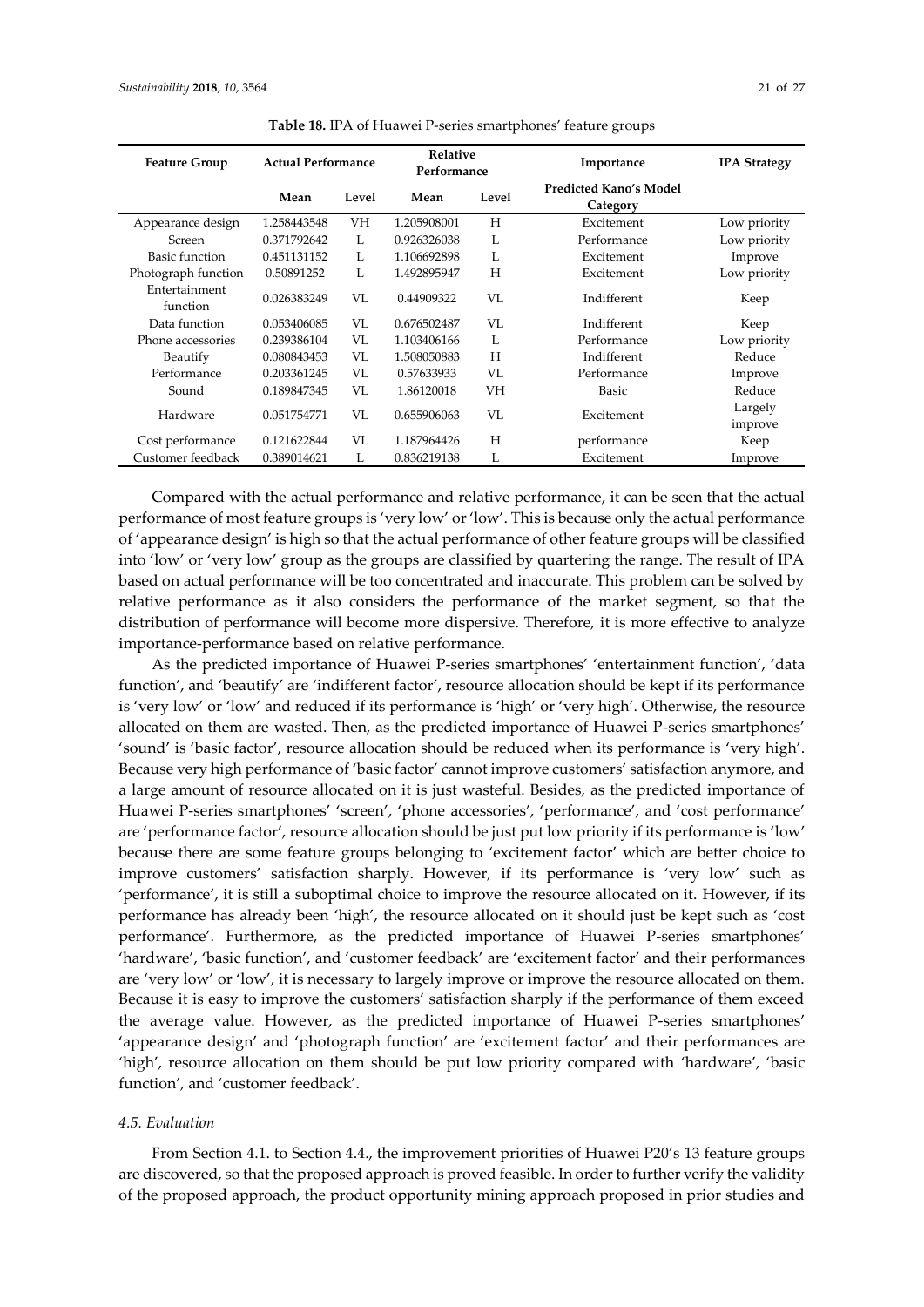the approach proposed in this study are used to discover the improvement priorities of Huawei P10's 13 feature groups for comparison. It can be seen in Table 7 that the market share of Huawei P-series smartphone increased from 13.05% in 2016 to 34.48% in 2018. Therefore, it can be believed that the actual decision of Huawei P10's improvement priorities are effective, so that it can be the ground truth to justify which approach works better.

According to the product opportunity mining approach, the improvement priorities of feature groups are determined by the value calculated by the opportunity algorithm as [7]

$$
Opportunity = Im\,por\,tan\,ce + Max(Im\,por\,tan\,ce - Satisfactor, 0)
$$
\n(10)

The results of Huawei P10's improvement priorities using the product opportunity mining approach are shown in Table 19.

| <b>Feature Group</b>          | Importance     | <b>Satisfaction</b> | $Max(I-S,0)$ | Opportunity | Rank           | <b>Priorities</b> |
|-------------------------------|----------------|---------------------|--------------|-------------|----------------|-------------------|
| Appearance design             | 9.6            | 10                  | $\Omega$     | 9.6         | 2              | Improve           |
| <b>Screen</b>                 | $\overline{2}$ | 1.701575675         | 0.298424325  | 2.298424325 | 9              | Keep              |
| Basic function                | 6.4            | 7.120679617         | $\Omega$     | 6.4         | 5              | Improve           |
| Photograph function           | 4.8            | 2.377446375         | 2.422553625  | 7.222553625 | $\overline{4}$ | Improve           |
| <b>Entertainment Function</b> | 1.6            | 0.839457825         | 0.760542175  | 2.360542175 | 8              | Keep              |
| Data function                 | $\Omega$       | 0.211275879         | 0            |             | 13             | Reduce            |
| Phone accessories             | 1.6            | 0                   | 1.6          | 3.2         | 7              | Keep              |
| Beautify                      | 0.8            | 0.510682984         | 0.289317016  | 1.089317016 | 11             | Reduce            |
| Performance                   | 10             | 6.929587165         | 3.070412835  | 13.07041283 | 1              | Improve           |
| Sound                         | 0.4            | 0.18530756          | 0.21469244   | 0.61469244  | 12             | Reduce            |
| Hardware                      | 2              | 0.295239959         | 1.704760041  | 3.704760041 | 6              | Keep              |
| Cost performance              | 1.2            | 1.474554769         | 0            | 1.2         | 10             | Reduce            |
| Customer feedback             | 6.4            | 5.38235388          | 1.01764612   | 7.41764612  | 3              | Improve           |

**Table 19.** Analysis results using the product opportunity mining approach

According to the approach proposed by this study, the results of Huawei P10's improvement priorities are shown in Table 20.

| <b>Feature Group</b>      | <b>Relative Performance</b> | Level | <b>Predicted Importance</b> | <b>Priorities</b> |
|---------------------------|-----------------------------|-------|-----------------------------|-------------------|
| Appearance<br>design      | 1.212590756                 | H     | Performance factor          | Keep              |
| Screen                    | 0.934208928                 | L     | Excitement factor           | Improve           |
| <b>Basic function</b>     | 1.471468778                 | VН    | Excitement factor           | Keep              |
| Photograph<br>function    | 1.303972705                 | H     | Performance factor          | Keep              |
| Entertainment<br>Function | 0.997101647                 | H     | Indifferent factor          | Reduce            |
| Data function             | 1.112590399                 | H     | Indifferent factor          | Reduce            |
| Phone accessories         | 0.406128566                 | VL    | Performance factor          | Improve           |
| Beautify                  | 1.708894658                 | VН    | Indifferent factor          | Reduce            |
| Performance               | 1.506486134                 | VН    | Performance factor          | Reduce            |
| Sound                     | 1.469943733                 | VН    | Indifferent factor          | Reduce            |
| Hardware                  | 0.269509154                 | VL    | Performance factor          | Improve           |
| Cost performance          | 1.207834376                 | Н     | Performance factor          | Reduce            |
| Customer<br>feedback      | 1.132388916                 | H     | Basic factor                | Reduce            |

**Table 20.** Analysis results using the IPA approach

Comparing with the actual decision of Huawei P10's improvement priorities, which approach works better can be justified clearly. This study counts the amount of the feature groups whose improvement priorities are matched with the actual decision to measure the validity of the approach.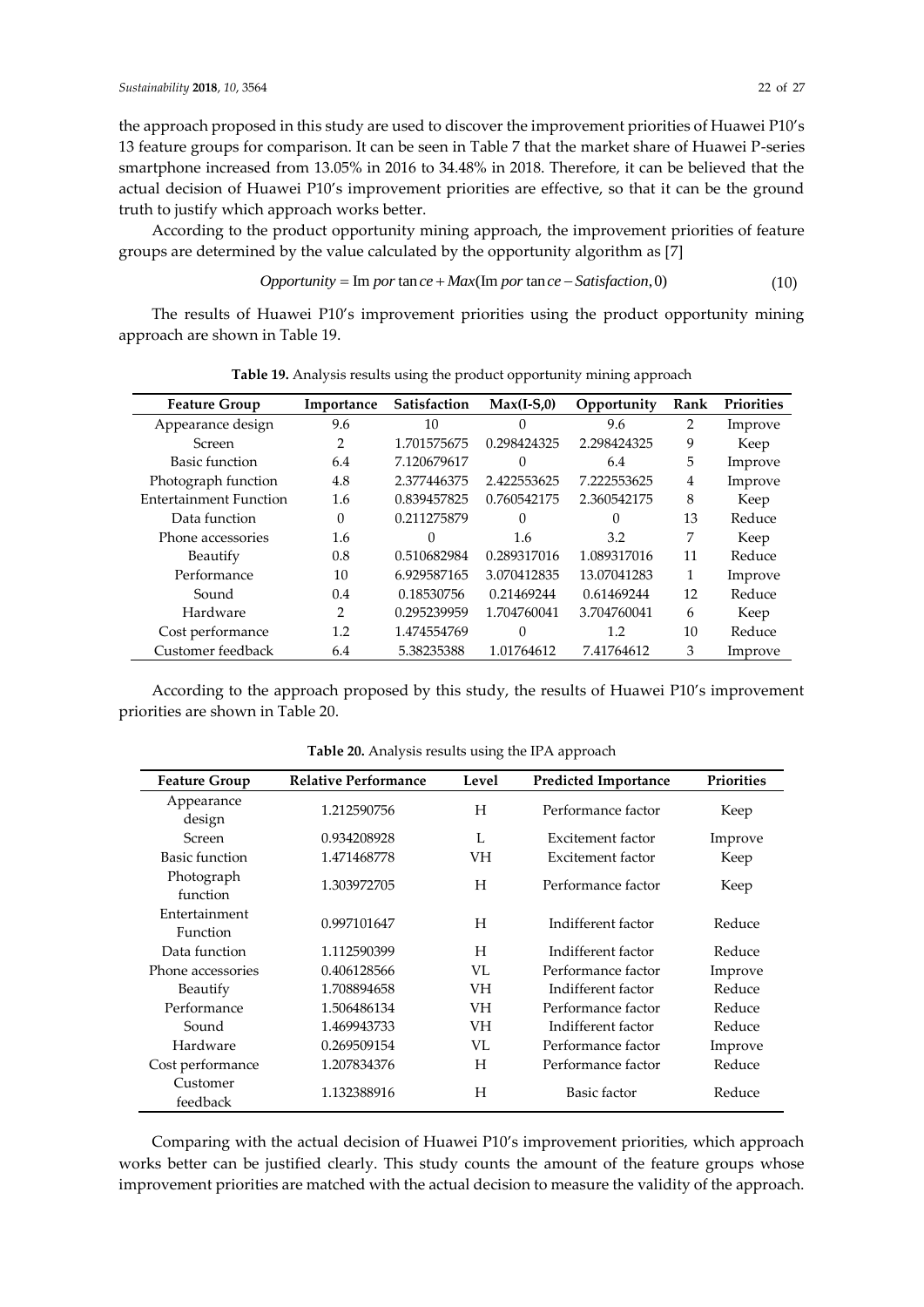The actual decision of Huawei P10's improvement priorities is shown in Table 21 according to the actual performance of Huawei P10 and Huawei P20.

| <b>Feature Group</b>   | P10's Actual Performance | P20's Actual Performance | <b>Priorities</b> |
|------------------------|--------------------------|--------------------------|-------------------|
| Appearance design      | 1.188344893              | 1.258443548              | Keep              |
| Screen                 | 0.226207331              | 0.371792642              | Improve           |
| Basic function         | 0.854510157              | 0.451131152              | Reduce            |
| Photograph function    | 0.304569266              | 0.50891252               | Improve           |
| Entertainment Function | 0.126251492              | 0.026383249              | Reduce            |
| Data function          | 0.053418696              | 0.053406085              | Keep              |
| Phone accessories      | 0.028922906              | 0.239386104              | Improve           |
| Beautify               | 0.088132614              | 0.080843453              | Reduce            |
| Performance            | 0.832354478              | 0.203361245              | Reduce            |
| Sound                  | 0.050407872              | 0.189847345              | Improve           |
| Hardware               | 0.063153676              | 0.051754771              | Keep              |
| Cost performance       | 0.199886028              | 0.121622844              | Reduce            |
| Customer feedback      | 0.652964849              | 0.389014621              | Reduce            |

**Table 21.** The actual decision of Huawei P10's improvement priorities

Comparing the improvement priorities of Tables 19 and 21, there are only four feature groups whose improvement priorities are matched with the actual decision, including 'photograph function', 'beautify', 'hardware', and 'cost performance'. It can be believed that the accuracy rate of the product opportunity mining approach is only 30.8%. Comparing the improvement priorities of Tables 20 and 21, there are eight feature groups whose improvement priorities are matched with the actual decision, including 'appearance design', 'screen', 'entertainment function', 'phone accessories', 'beautify', 'performance', 'cost performance', and 'customer feedback'. It can be believed that the accuracy rate of the IPA approach is 61.5%. Therefore, it can be believed that the dynamic IPA approach proposed in this study is a much better approach for product/service improvement priorities discovering than the product opportunity mining approach proposed in the prior studies.

# **5. Discussion**

An approach to discovering product/service improvement priorities from OCRs using dynamic importance-performance analysis was proposed in this study. As the building blocks of the approach, this study uses sentiment analysis, decision tree modeling, and importance-performance analysis. In terms of the specific steps of the approach, the features, modifiers, and opinions are extracted from the OCRs using Stanford CoreNLP. Similar features are divided into a feature group based on the need of analysis. The levels of performance and importance of each feature group are then calculated. The performance of the feature groups is measured by the average sentiment scores of each feature group calculated based on the similarity of the benchmark words using sentiment analysis. What's more, relative performances are calculated as the ratio of target product/service's performance to the market segment's performance, considering the comparison with the major competitors in the market segment. The importance of the feature groups is measured based on Kano's model deriving from decision tree modeling. Finally, the improvement priorities of target product/service' feature groups are discovered from the dynamic performance trend and predicted importance using dynamic importance-performance analysis. The functionality of the approach was demonstrated herein using the data of Huawei P-series smartphones and their competitors in the market segment on Jingdong, one of the major e-commerce websites in China, between 2016 and 2018. The improvement priorities of Huawei P-series smartphones' 13 feature groups were discovered through this case study and the approach proposed in this study was proved to be a much better approach for product/service improvement priorities discovering than the product opportunity mining approach proposed in the prior studies.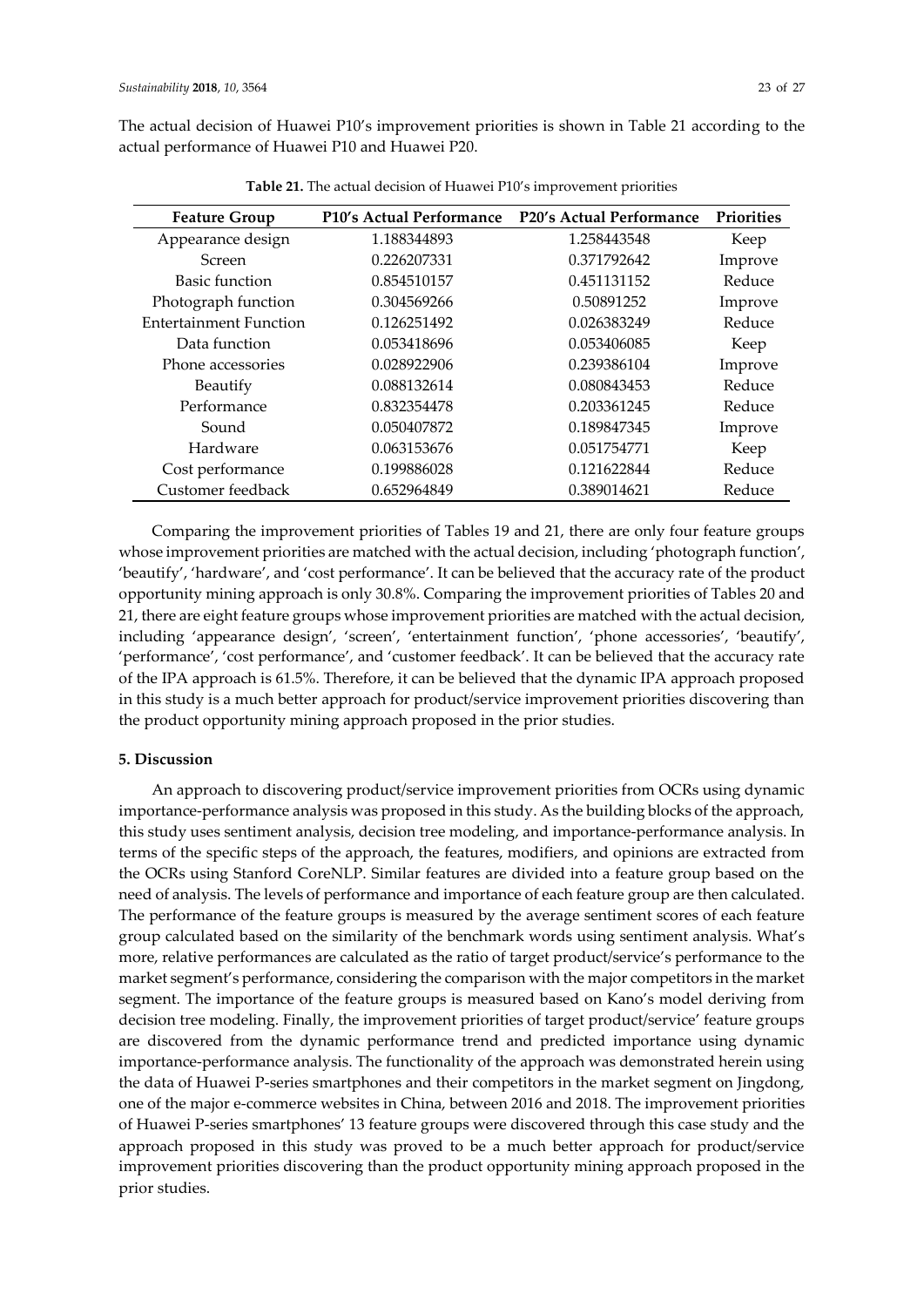Besides, as mentioned in the Introduction section, the cost budget and resources of a business are limited, it is necessary for businesses to discover the improvement priorities of its product/service features effectively and allocate their resources appropriately for higher customer satisfaction. This research targeted 2500–3500 RMB market segment in the case study because it is more consistent with this situation, so that it is more suitable to verify the feasibility and validity of the proposed approach. In this market segment, the cost budget and resources of a business are limited, but it still has space and it is necessary to consider how to allocate these cost budget and resources on each product feature for higher customer satisfaction. However, if this research targets low end market segment, the cost budget and resources of a business may be too little to further consider how to allocate them in detail. The proposed approach may be less practical in this market segment. On the contrary, if this research targets high end market segment, the cost budget, and resources of a business are more sufficient, the business may just allocate the cost budget and resources on each product feature to make its product perfect. The proposed approach may be less practical in this market segment as well. However, considering the principle of profit maximization, businesses in each market segment try to satisfy their customers with less cost, so that our approach is still practical in each market segment. The proposed domain-independent approach contributes to the effective resource allocation and improvement priorities discovering across various domains, including not only products but also services, using the OCRs related to the target. It thereby assists businesses to improve customer satisfaction as much as possible under certain cost constraints and resources.

We expect that this study will make both academic and practical contributions to relevant fields. From an academic perspective, the proposed approach applies dynamic importance-performance analysis into OCRs analysis for improvement priorities discovering. Some limitations of the prior studies were revealed.

First, most of the prior studies focused only on the actual performance of the target product/service, while neglecting the comparison with the major competitors in the market segment. Compared to them, this study analyzes the performance of target product/service's major competitors in the market segment as well and derives the relative performance of the target product/service.

Second, most of the prior studies derived the importance of the target product/service just based on the frequency of the mentioned features, leading to inaccurate importance judgment sometimes. Compared to them, this study uses decision tree modeling to derive the significance of each feature group in both positive and negative sentiment polarities and converts them into Kano's model categories. Based on Kano's model, feature groups belonging to different factors have different relationship between product/service performance and customer satisfaction. Thus, converting the importance of target product/service into Kano's model categories helps to satisfy the customers more effectively.

Third, our approach applies dynamic importance-performance analysis into OCRs mining rather than analyzing the data collected from traditional questionnaires. Therefore, our approach can monitor the trends of customer needs in time and predict their needs more accurately.

From a practical perspective, our approach can be implemented as a software system for businesses. Because recent customer needs are more dynamic and businesses can only improve their products/service under certain cost budget and resources, our approach helps the businesses to monitor the dynamic trend of customer needs and decide resource allocation and improvement priorities more effectively. It is an efficient approach for businesses to get higher customer satisfaction with limited resources and to be competitive sustainably in the market.

Despite the contributions made by this study, further work still needs to be completed. First, in the proposed approach, the classification of features requires some degree of manual processing because it is inaccurate to classify totally by computers. Therefore, in future work, better classification algorithms need further research. Second, as there are insufficient effective features comparison opinion in OCRs, our approach can only calculate the relative performance as the ratio of target product/service's performance to market segment's performance. Thus, in future works, how to extract more effective features comparison opinion from OCRs and derive relative performance from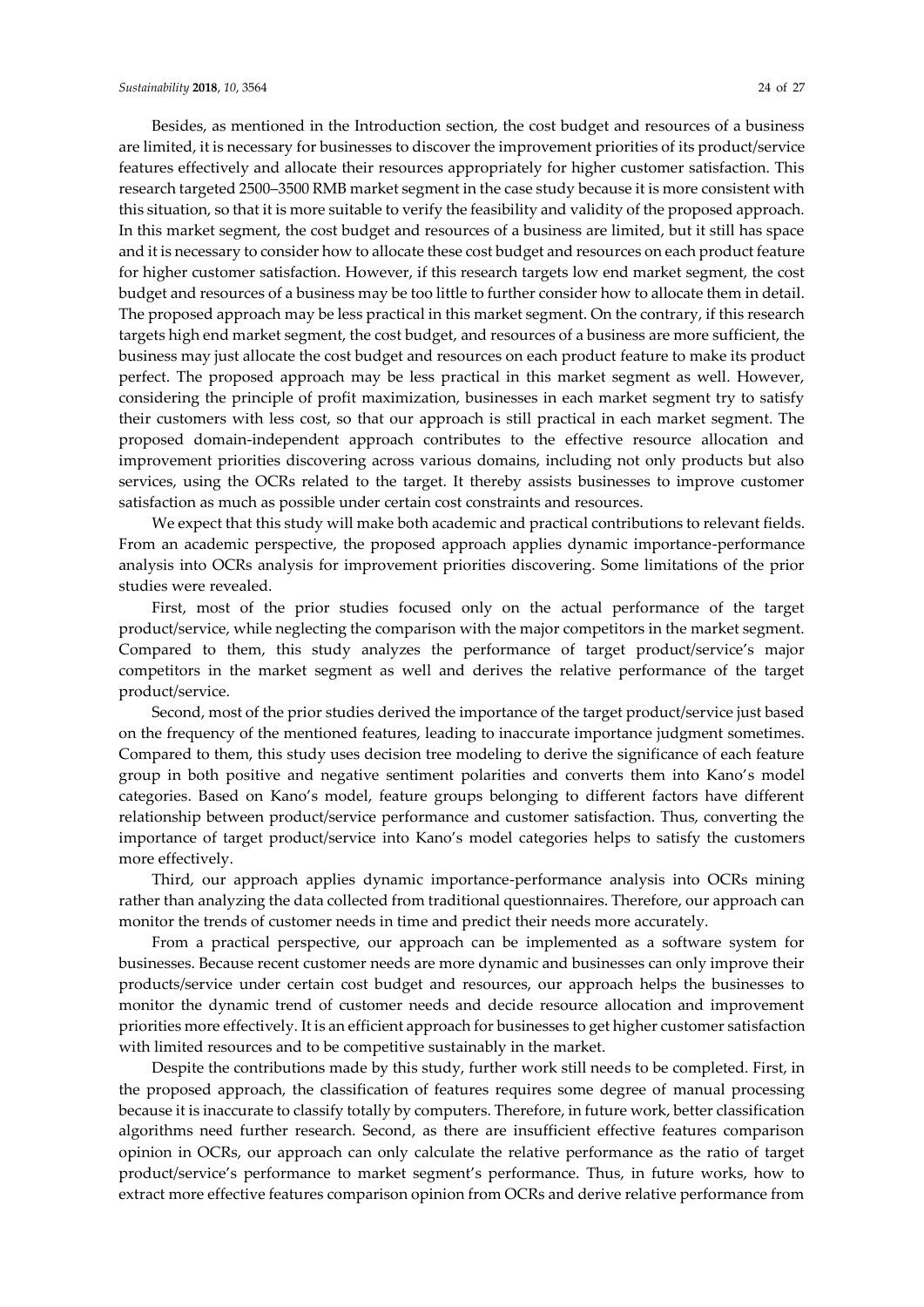them needs further research. Finally, our approach was applied to one example target product, but it has the potential to be applicable to various domains, such as service. Therefore, application studies in different domains will be conducted in further works.

**Author Contributions:** Conceptualization, J.W.; Data curation, R.Z.; Formal analysis, R.Z.; Methodology, J.W.; Project administration, Y.W.; Resources, Y.W.; Software, R.Z.; Supervision, Y.W. and J.C.; Writing—original draft, J.W.; Y.W., and J.C.; Writing—review and editing, J.W.; Y.W., and J.C.

**Funding:** This research was funded by the National Natural Science Foundation of China grant numbers 71772075, 71302153, and 71672074; the Technology R&D Foundation of Guangzhou, China grant number 201607010012; the Social Science Foundation of Guangzhou, China grant number 2018GZYB31; and the Foundation of Chinese Government Scholarship grant number 201806785010. Any opinions, findings, and conclusions or recommendations expressed in this paper are those of the authors and do not necessarily reflect the views of the above funding agencies.

**Conflicts of Interest:** The authors declare no conflict of interest.

# **References**

- 1. Wei, X.; Luo, X.; Li, Q.; Zhang, J.; Xu, Z. Online Comment-Based Hotel Quality Automatic Assessment Using Improved Fuzzy Comprehensive Evaluation and Fuzzy Cognitive Map. *IEEE Trans. Fuzzy Syst.* **2015**, *23*, 72–84.
- 2. Yu, K.T. A measurement model for service capability from the customer perspective. *Serv. Bus*. **2013**, *7*, 563– 582.
- 3. Ziegler, C.N.; Skubacz, M.; Viermetz, M. Mining and Exploring Unstructured Customer Feedback Data Using Language Models and Treemap Visualizations. In Proceedings of the 2008 IEEE/WIC/ACM International Conference on Web Intelligence and Intelligent Agent Technology, Washington, DC, USA, 9– 12 December 2008; pp. 932–937.
- 4. Akehurst, G. User generated content: the use of blogs for tourism organisations and tourism consumers. *Serv. Bus.* **2009**, *3*, 51–61.
- 5. Pang, B., Lee, L.; Vaithyanathan, S. Thumbs up?: sentiment classification using machine learning techniques. In Proceedings of the 2002 Conference on Empirical Methods in Natural Language Processing, Philadelphia, PA, USA, 6-7 July 2002; pp. 79–86.
- 6. Nasukawa, T.; Yi, J. Sentiment Analysis: Capturing Favorability Using Natural Language Processing. In Proceedings of the 2nd International Conference on Knowledge Capture, Sanibel Island, FL, USA, 23–25 October, 2003; pp. 494–500.
- 7. Jeong, B.; Yoon, J.; Lee, J.M. Social media mining for product planning: A product opportunity mining approach based on topic modeling and sentiment analysis. *Int. J. Inf. Manag*. **2017**, doi.10.1016/j.ijinfomgt.2017.09.009.
- 8. Baccianella, S.; Esuli, A.; Sebastiani, F. SentiWordNet 3.0: An enhanced lexical resource for sentiment analysis and opinion mining. In Proceedinds of International Conference on Language Resources & Evaluation, Valletta, Malta, 17–23 May 2010; pp. 83–90.
- 9. Kang, D.; Park, Y. Measuring customer satisfaction of service based on an analysis of the user generated contents: sentiment analysis and aggregating function based MCDM approach. In Proceedings of IEEE International Conference on Management of Innovation & Technology, Bali, Indonesia, 6–8 June 2012; pp. 244–249.
- 10. Taboada, M.; Brooke, J.; Tofiloski, M.; Voll, K.; Stede, M. Lexicon-based methods for sentiment analysis. *Comput*. *Linguist*. **2011**, *37*, 267–307.
- 11. Glorot, X.; Bordes, A.; Bengio, Y. Domain adaptation for large-scale sentiment classification: a deep learning approach. In Proceedings of the 28th International Conference on Machine Learning (ICML-11), Bellevue, Washington, USA, June 28–July 2, 2011; pp. 513–520.
- 12. Rahmathp, H.; Ahmad, T. Fuzzy based Sentiment Analysis of Online Product Reviews using Machine Learning Techniques. *Int. J. Comput. Appl. Technol.* **2014**, *99*, 9–16.
- 13. Santos, C.N.D.; Gattit, M. Deep Convolutional Neural Networks for Sentiment Analysis Of Short Texts. In Proceedings of International Conference on Computational Linguistics, Dublin, Ireland, 23–29 August 2014, pp. 69–78.
- 14. Fenn J.; LeHong H. *Hype Cycle for Emerging Technologies*; Gartner: Stamford, CT, USA, 2012.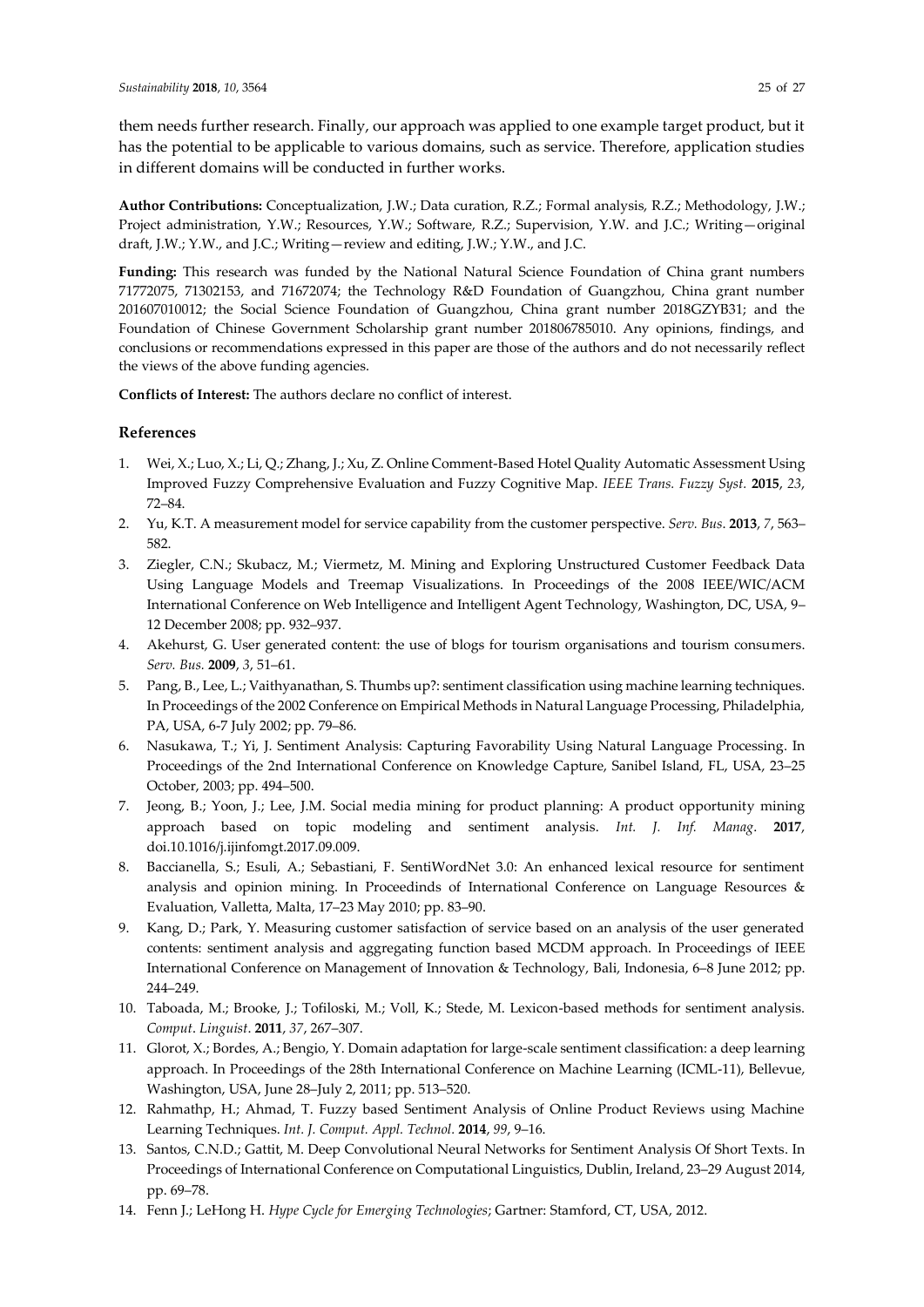- 15. Miranda, M.D.; Sassi, R.J. Using Sentiment Analysis to Assess Customer Satisfaction in an Online Job Search Company. In Proceedings of International Conference on Business Information Systems, Larnaca, Cyprus, 21–23 May 2014; pp. 17–27.
- 16. Song, B.; Lee, C.; Yoon, B.; Park, Y. Diagnosing service quality using customer reviews: an index approach based on sentiment and gap analyses. *Serv. Bus.* **2016**, *10*, 775–798.
- 17. Kano, N.; Seraku, N.; Takahashi, F.; Tsuji, S. Attractive quality and must-be quality. Hinshitsu. *J. Jpn. Soc. Qual. Control* **1984**, *14*, 39–48.
- 18. Matzler, K.; Sauerwein, E. The factor structure of customer satisfaction: An empirical test of the importance grid and the penalty-reward-contrast analysis. *Int. J. Serv. Ind. Manag*. **2002**, *13*, 314–332.
- 19. Martilla, J.A.; James, J.C. Importance-performance analysis. *J. Mark.* **1977**, *41*, 77–79.
- 20. Li, Z.; Liu, L.; Li, C. Analysis of Customer Satisfaction from Chinese Reviews using Opinion Mining. In Proceedings of IEEE International Conference on Software Engineering & Service Science, Beijing, China, 23–25 September **2015**; pp. 95–99.
- 21. Guo, Y.; Barnes, S.J.; Jia, Q. Mining meaning from online ratings and reviews: Tourist satisfaction analysis using latent dirichlet allocation. *Tourism Manag*. **2017**, *59*, 467–483.
- 22. Kang, D.; Park, Y. Review-based measurement of customer satisfaction in mobile service: Sentiment analysis and VIKOR approach. *Expert Syst. Appl*. **2014**, *41*, 1041–1050.
- 23. Matzler, K.; Bailom, F.; Hinterhuber, H.H.; Renzl, B.; Pichler, J. The asymmetric relationship between attribute-level performance and overall customer satisfaction: a reconsideration of the importanceperformance analysis. *Ind. Mark. Manag*. **2004**, *33*, 271–277.
- 24. Matzler, K.; Fuchs, M.; Schubert, A.K. Employee satisfaction: Does Kano's model apply?. *Total Qual. Manag. Bus. Excell.* **2004**, *15*, 1179–1198.
- 25. Fallon, P.; Schofield, P. The dynamics of destination attribute importance*. J. Bus Res.* **2006**, *59*, 709–713.
- 26. Pezeshki, V.; Mousavi, A.; Grant, S. Importance-performance analysis of service attributes and its impact on decision making in the mobile telecommunication industry. *Meas. Bus. Excell*. **2009**, *13*, 82–92.
- 27. Caber, M.; Albayrak, T.; Loiacono, E.T. The classification of extranet attributes in terms of their asymmetric influences on overall user satisfaction: an introduction to asymmetric impact-performance analysis. *J. Travel Res*. **2013**, *52*, 106–116.
- 28. Matzler, K.; Sauerwein, E.; Heischmidt, K.A. Importance-performance analysis revisited: The role of the factor structure of customer satisfaction. *Serv. Ind. J*. **2003**, *23*, 112–129.
- 29. Deng, W. J. Using a revised importance-performance analysis approach: the case of Taiwanese hot springs tourism. *Tourism Manag*. **2007**, *28*, 1274–1284.
- 30. Chen, X. The Modified Importance-performance Analysis Method and its Application in Tourist Satisfaction Research. *Tourism Tribune* **2013**, *28*, 59–66.
- 31. Namhyun, K.; Ahn, Y.J.; Wicks, B.E. Local festival quality and the application of a revised importanceperformance analysis: the case of the Jirisan Cheon-Wang festival. *Event Manag*. **2014**, *18*, 89–100.
- 32. Alegre, J.; Garau, J. The factor structure of tourist satisfaction at sun and sand destinations. *J. Travel Res*. **2011**, *50*, 78–86.
- 33. Lai, I.K.W.; Hitchcock. A comparison of service quality attributes for stand-alone and resort-based luxury hotels in Macau: 3-Dimensional importance-performance analysis. *Tourism Manag*. **2016**, *55*, 139–159.
- 34. Cao, J.; Cao, X. Comparing importance-performance analysis and three-factor theory in assessing rider satisfaction with transit. *J. Transp. Land Use*. **2017**, *10*, 65–68.
- 35. Füller, J.; Matzler, K. Customer delight and market segmentation: an application of the three-factor theory of customer satisfaction on life style groups. *Tourism Manag*. **2008**, *29*, 116–126.
- 36. Deng, W. J.; Kuo, Y. F.; Chen, W. C. Revised importance-performance analysis: three-factor theory and benchmarking. *Serv. Ind. J*. **2008**, *28*, 37–51.
- 37. Taplin, R.H. Competitive importance-performance analysis of an Australian wildlife park. *Tourism Manag.* **2012**, *33*, 29–37.
- 38. Hosseini, S.Y.; Bideh, A.Z. A data mining approach for segmentation-based importance-performance analysis (SOM–BPNN–IPA) a new framework for developing customer retention strategies. *Serv. Bus*. **2014**, *8*, 295–312.
- 39. Kaviania, M.A.; Abbasib, M.; Yusefib, M.M.; Zareinejada, M. Prioritizing operation strategies of companies using fuzzy AHP and importanceperformance matrix. *Decis. Sci. Lett*. **2014**, *3*, 353–358.